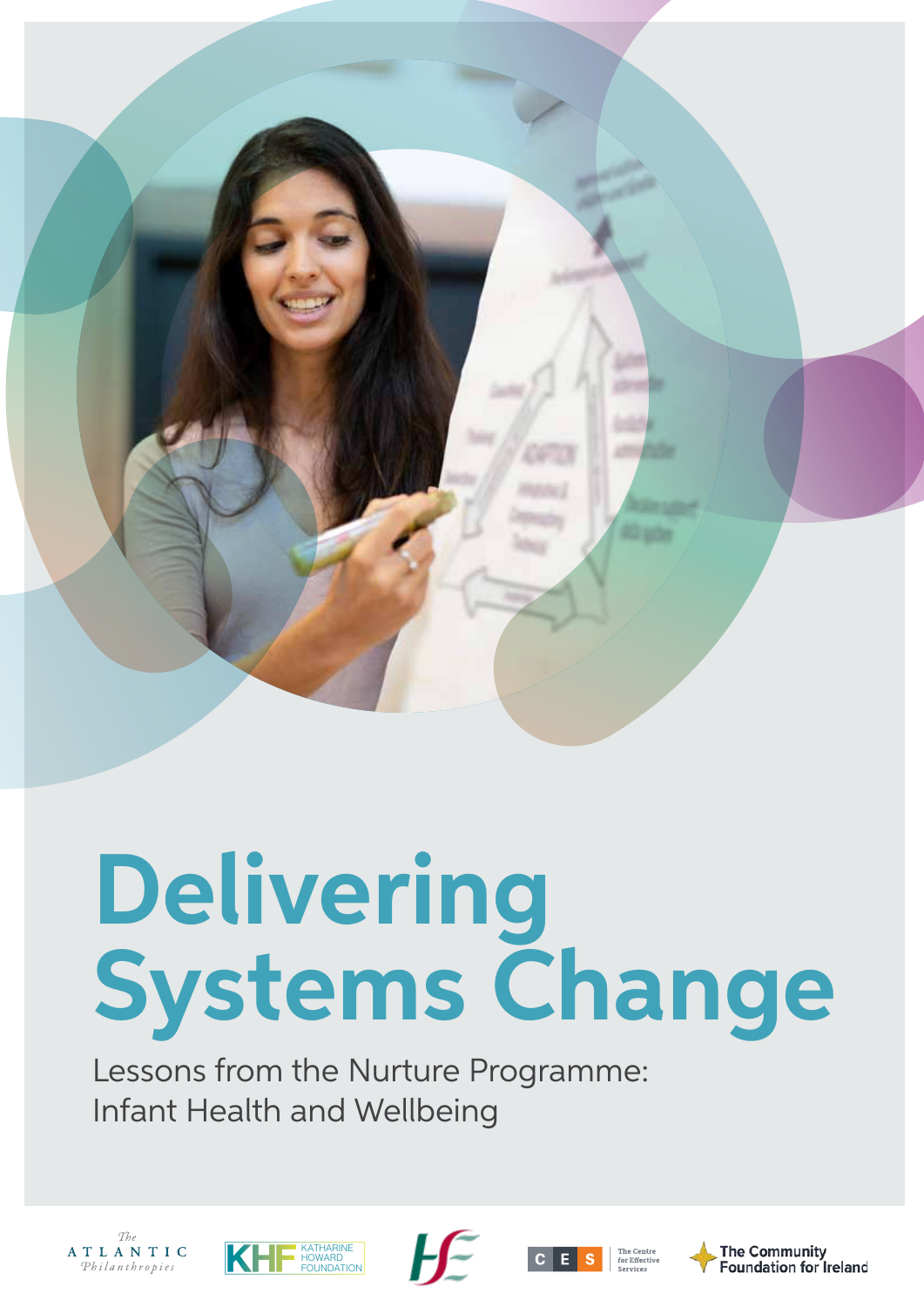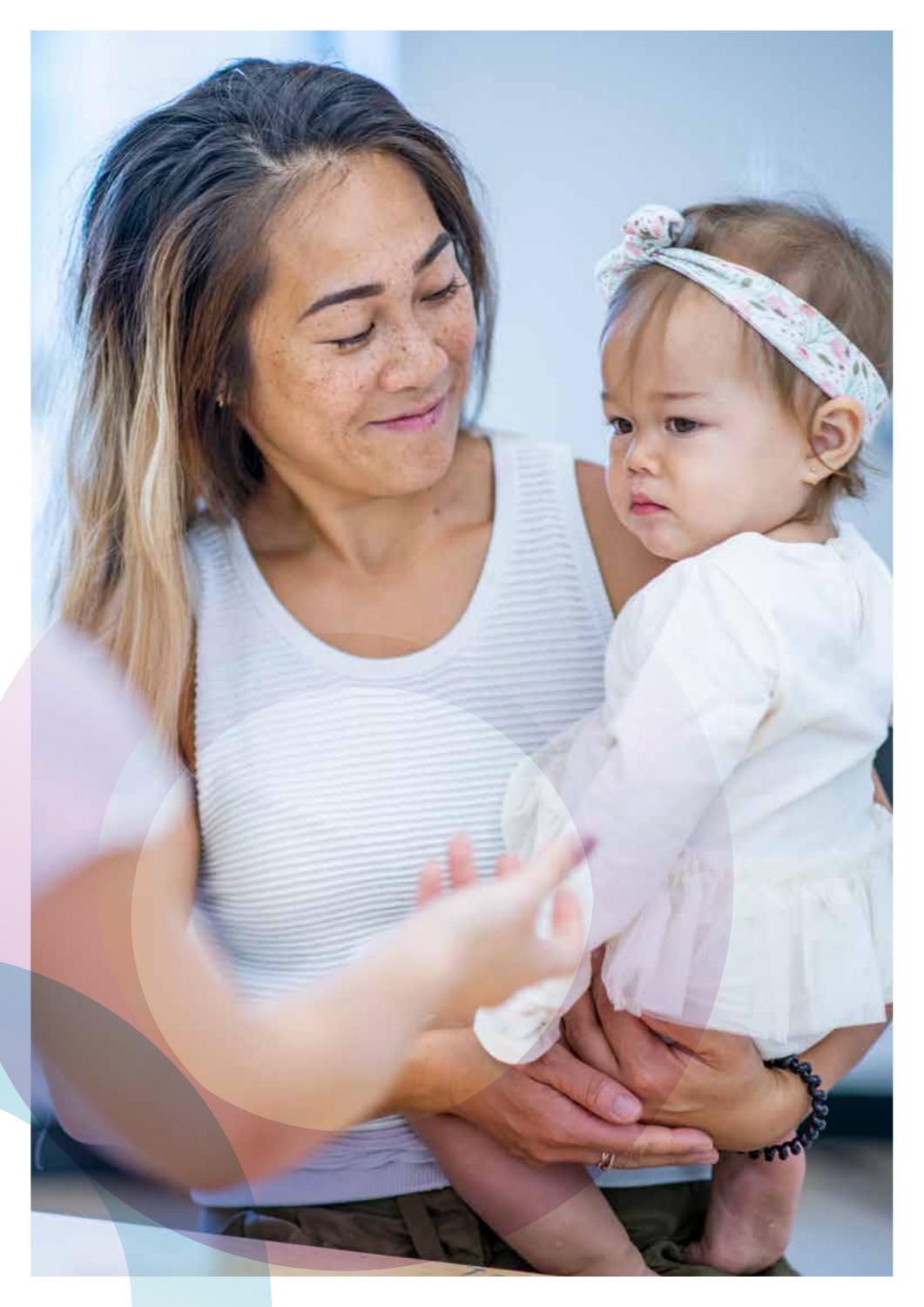# **Contents**

|                         | Key lessons from the Nurture Programme for creating lasting system change  10                    |  |  |  |
|-------------------------|--------------------------------------------------------------------------------------------------|--|--|--|
|                         |                                                                                                  |  |  |  |
|                         |                                                                                                  |  |  |  |
|                         | THEME A: Get the right people into the right structures                                          |  |  |  |
| 1                       | Establish implementation teams and match the right people to these roles11                       |  |  |  |
|                         | Alignment between local, regional and national structures and context is key 12                  |  |  |  |
| 2<br>3                  |                                                                                                  |  |  |  |
|                         | Effective multiagency partnerships require a significant investment of time and support 12       |  |  |  |
|                         | THEME B: Engaging staff and service users in new initiatives                                     |  |  |  |
|                         |                                                                                                  |  |  |  |
| $\overline{\mathbf{4}}$ | To build credibility, frontline staff need to know that funding is committed 15                  |  |  |  |
| 5                       | Maintaining the engagement of key staff requires significant effort and consideration 15         |  |  |  |
| 6                       |                                                                                                  |  |  |  |
| 7                       | Effective communication with frontline staff requires on-going effort, stamina and creativity 17 |  |  |  |
| 8                       | Deliver tangible wins in a timely manner to build the momentum for change  18                    |  |  |  |
| 9                       | Service user consultation is vital to ensure that changes meet the needs of end users 18         |  |  |  |
| 10                      |                                                                                                  |  |  |  |
|                         |                                                                                                  |  |  |  |
|                         | THEME C: Plan for scale and programme sustainability from the outset 19                          |  |  |  |
| 11                      | Sustainability requires detailed planning, commencing in the project set-up phase20              |  |  |  |
| 12.                     |                                                                                                  |  |  |  |
|                         |                                                                                                  |  |  |  |
|                         | <b>THEME D: Partnerships and specialist expertise</b>                                            |  |  |  |
|                         |                                                                                                  |  |  |  |
|                         | 13 Philanthropy can leverage resources as well as strengthen project management 23               |  |  |  |
|                         | 14 Specific programme roles, such as communications and data management,                         |  |  |  |
| 15                      | Implementation science supports the achievement of programme outcomes and sustainability 24      |  |  |  |
| 16                      | National policy change is best achieved through strategic partnerships and alliances26           |  |  |  |
|                         |                                                                                                  |  |  |  |
|                         |                                                                                                  |  |  |  |
|                         |                                                                                                  |  |  |  |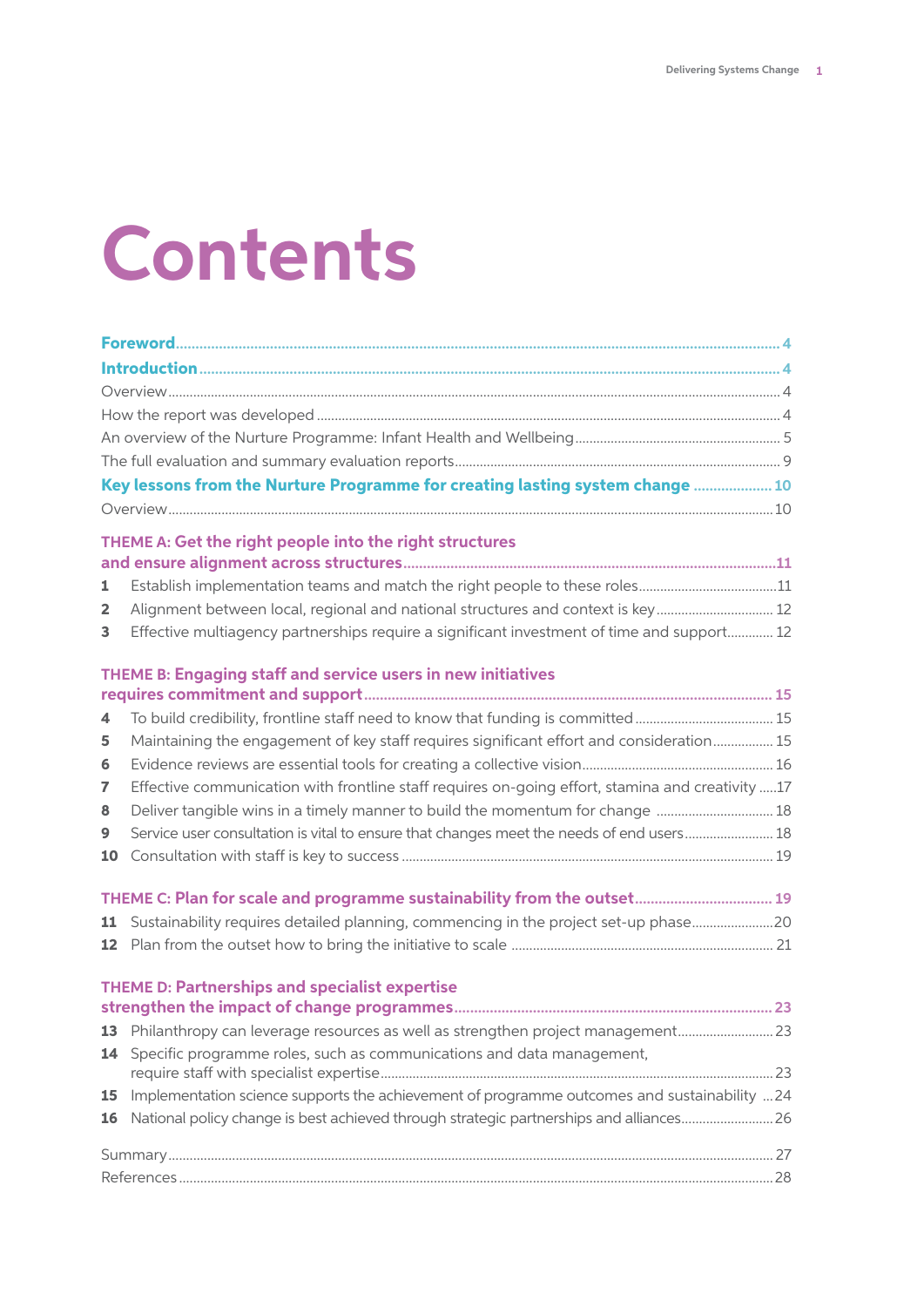# **Foreword**

We have great pleasure in introducing this report on the learning from the Nurture Programme: Infant Health and Wellbeing 2015 - 2019.

The Nurture Programme has its roots in the generosity of Charles (Chuck) Feeney who, through The Atlantic Philanthropies (Atlantic), has supported over many years a wide range of significant developments in Ireland including services for children and families experiencing disadvantage. As the work of Atlantic was drawing to a close, it was decided to support a number of legacy programmes, including the Nurture Programme, seeking to mainstream the learning from the targeted programmes in order to improve the universal supports provided to all children and families in Ireland.

Pregnancy and early childhood have long been identified as key times to provide supports to children and families as these are the periods of most rapid development and lay the foundations for the rest of the child's life. Indeed, there is much international evidence of the long-term financial as well as societal benefits of investing in prevention and early intervention strategies.

Atlantic decided to invest in child health services in the very early stages of pregnancy and childhood in partnership with:

- The Katharine Howard Foundation which has significant experience in managing and supporting a range of initiatives in early childhood
- The Health Service Executive, as the agency with responsibility for provision of child health and wellbeing information, advice and support to every one of the 61,000 children born in Ireland every year and
- The Centre for Effective Services, which has significant expertise in supporting human services systems change programmes.

Since 2015, an integrated programme of work has been developed and implemented through the Nurture Programme with a view to strengthening the HSE's supports in pregnancy and early childhood. Many of these resources, such as the **[www.mychild.ie](http://www.mychild.ie)** website, the new My Pregnancy and My Child books and a comprehensive staff training programme, are already in daily use. Other key developments are close to introduction, such as the standardised child health record for Public Health Nurses and Community Medical Doctors, a standardised child development screening tool and national standards for antenatal education.

The design and implementation of the Nurture Programme involved wide participation across the child health and wellbeing sector in Ireland as well as the active participation of the most important people, the parents themselves.

Through the process of developing and implementing the Nurture Programme, the three key partner agencies considered that many lessons were learnt that could be of value to others involved in complex system change processes within the health services and potentially in other services for individuals, families and communities. The Nurture Programme Evaluation Team, Quality Matters, facilitated a process for the Nurture Programme partner agencies to identify the key learning from the process of implementing the Programme, which has resulted in this Learning Report.

We look forward to the work of the Nurture Programme being sustained and further developed under the auspices of the HSE's National Healthy Childhood Programme, ensuring every child gets the best possible start in life.

If you would like to know more about the Nurture Programme, please visit our respective websites at **[www.khf.ie](http://www.khf.ie)**, **[www.hse.ie](http://www.hse.ie)** and **[www.effectiveservcies.org](http://www.effectiveservcies.org)**.

We would like to thank our independent evaluators, Quality Matters, in partnership with Dublin City University. Caroline Gardner and her team have produced a number of earlier reports as well as this Learning Report which have informed the development of the Nurture Programme and reported on its achievements.

We hope that, through this report, leaders from across the health and other public services will relate to these significant lessons that have been key to the success of the Nurture Programme.

| <b>Noelle</b><br><b>Spring</b>    | <b>Stephanie</b><br>O'Keeffe                                                    | <b>Nuala</b><br><b>Doherty</b>             |
|-----------------------------------|---------------------------------------------------------------------------------|--------------------------------------------|
| <b>DIRECTOR</b>                   | NATIONAL DIRECTOR                                                               | <b>DIRECTOR</b>                            |
| Katharine<br>Howard<br>Foundation | Strategic Planning<br>and Transformation,<br><b>Health Service</b><br>Executive | Centre for<br>Effective<br><b>Services</b> |

March 2020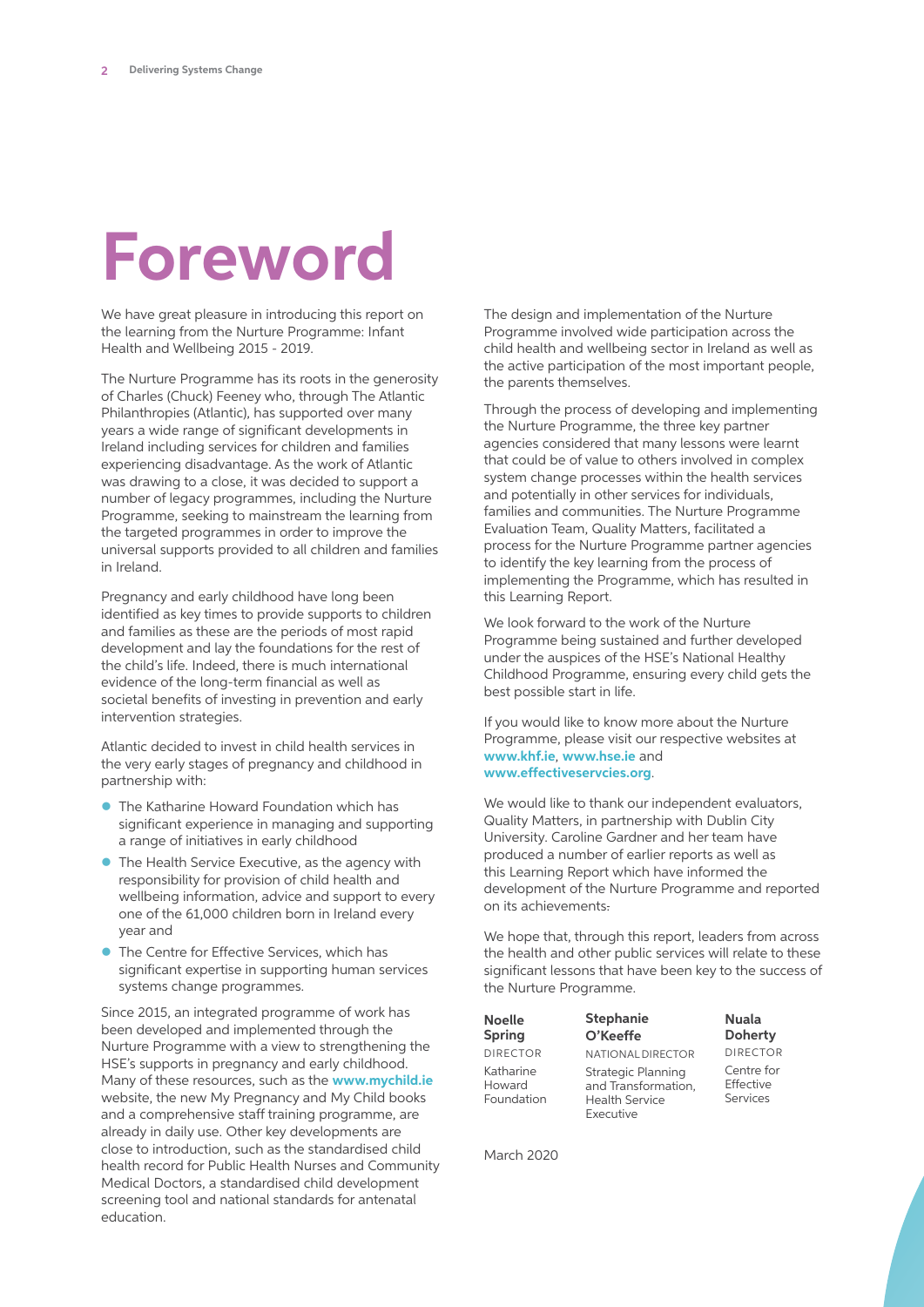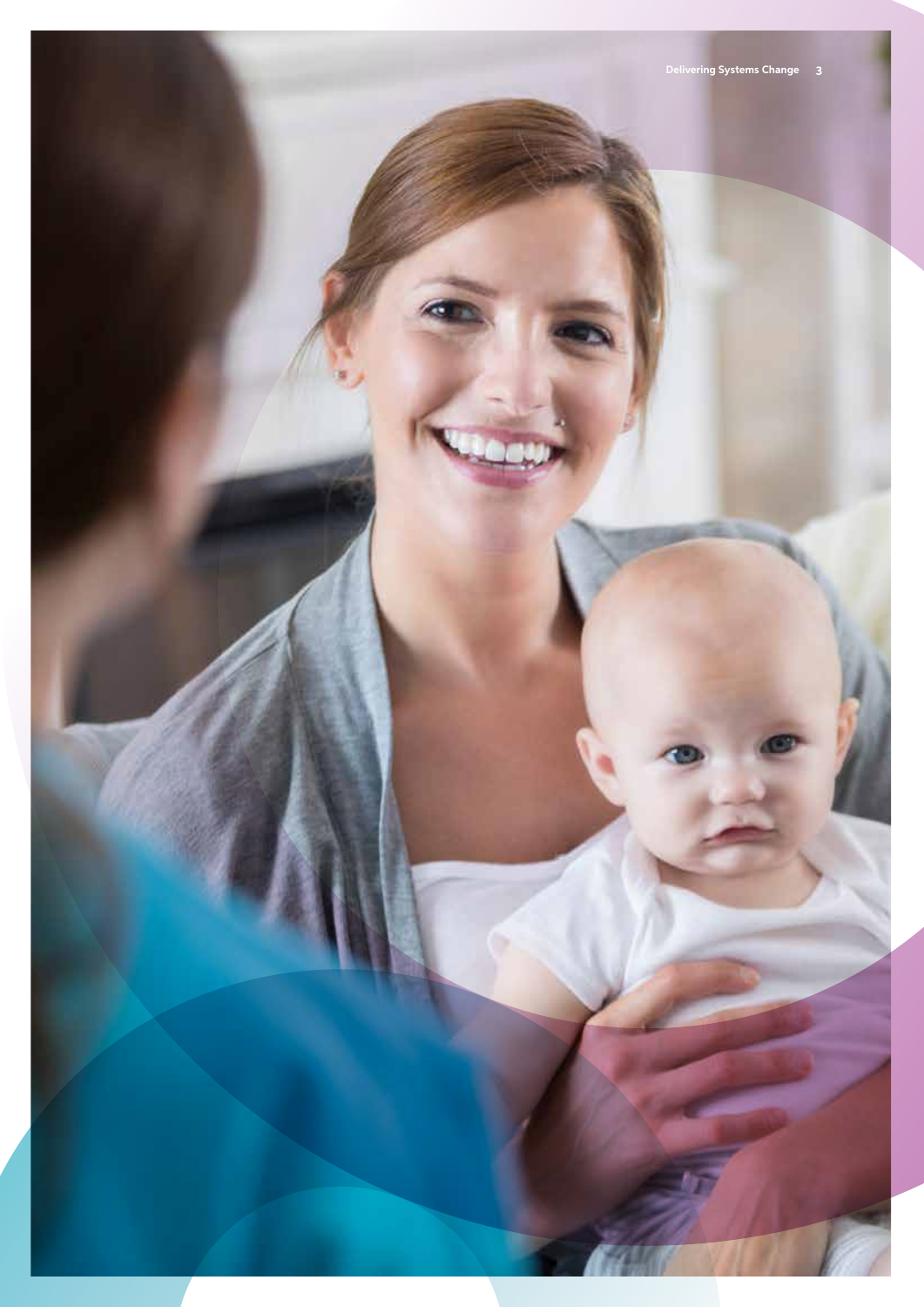# <span id="page-5-0"></span>**Introduction**

### **Overview**

The Nurture Programme: Infant Health and Wellbeing is an ambitious Irish national quality improvement programme which seeks to support the HSE to develop a 'universal integrated approach to evidence-based service planning and delivery in order to improve health and wellbeing outcomes for infants and their families from pregnancy to the child's third birthday'(KHF, 2017)(1).

The Programme was formally launched on 2016, although it began its life in 2013, with early discussions between The Atlantic Philanthropies and the three programme partners: the Health Service Executive (HSE), the Katharine Howard Foundation (KHF), and the Centre for Effective Services (CES) on a common set of interlinked goals to improve the Irish health service's universal provision to children under three and their parents. Between 2016 and the end of 2019 the Programme has engaged over 100 HSE staff in the programme's design and delivery. Staff were engaged across six Implementation Teams and were supported by core HSE and CES project teams working in collaboration with relevant HSE divisions.

The Nurture Programme has delivered significant systems change through the achievement of 9 key deliverables, all focused on national systems change or improvement. This included: the creation of a new multi-module training programme for child health practitioners, the rollout of a national child health assessment tool (ASQ3), the development of a national standardised child health record for Public Health Nurses and Community Medical Doctors, and national standards for antenatal education. Additionally, the Programme has developed new parent facing resources, most notably a national website **[www.mychild.ie](http://www.mychild.ie)** and three new books for parents: My Pregnancy, My Child 0 to 2 and My Child 3 to 5. Ultimately the Programme will impact on the work of at least 6,000 staff providing supports to the 61,000 babies born in Ireland each year and their families.

This report, one of three in the final evaluation series, aims to summarise key learning from the planning and implementation of the Nurture Programme.

### **The purpose of this report**

Creating sustainable change in a complex national healthcare system is challenging. Well evidenced barriers facing leaders with a goal of improving national services are widely recorded and include a lack of resources, the non-linearity of change, and the complexity and fragmentation of existing systems (Barry et al. 2018) (2). To overcome these challenges, among many other supports, leaders need proven methodologies which draw from international best practice and which can be thoughtfully applied to the Irish context. This report aims to contribute to the body of literature on what works in creating change in complex health care environments. This report outlines 16 key lessons identified through dialogue with those engaged in leading the Nurture Programme, from the last five years of overseeing this ambitious multi-faceted national change programme.

The intended audience for this report is senior management in the Department of Health and the Health Service Executive as well as in other Government Departments and state agencies that are engaged in large-scale national change programmes, most particularly those involving direct service delivery to the public. Lessons were identified based on input by the three Nurture Programme Partners: HSE, KHF, and CES.

The process also included the key themes emerging from the final evaluation of the Nurture Programme, a process which has directly engaged the views of over 500 staff and parents over a three-year period. The lessons aim to clarify the concrete steps that supported the achievement of this ambitious change agenda, as well as learning that occurred throughout the process when challenges and barriers were met.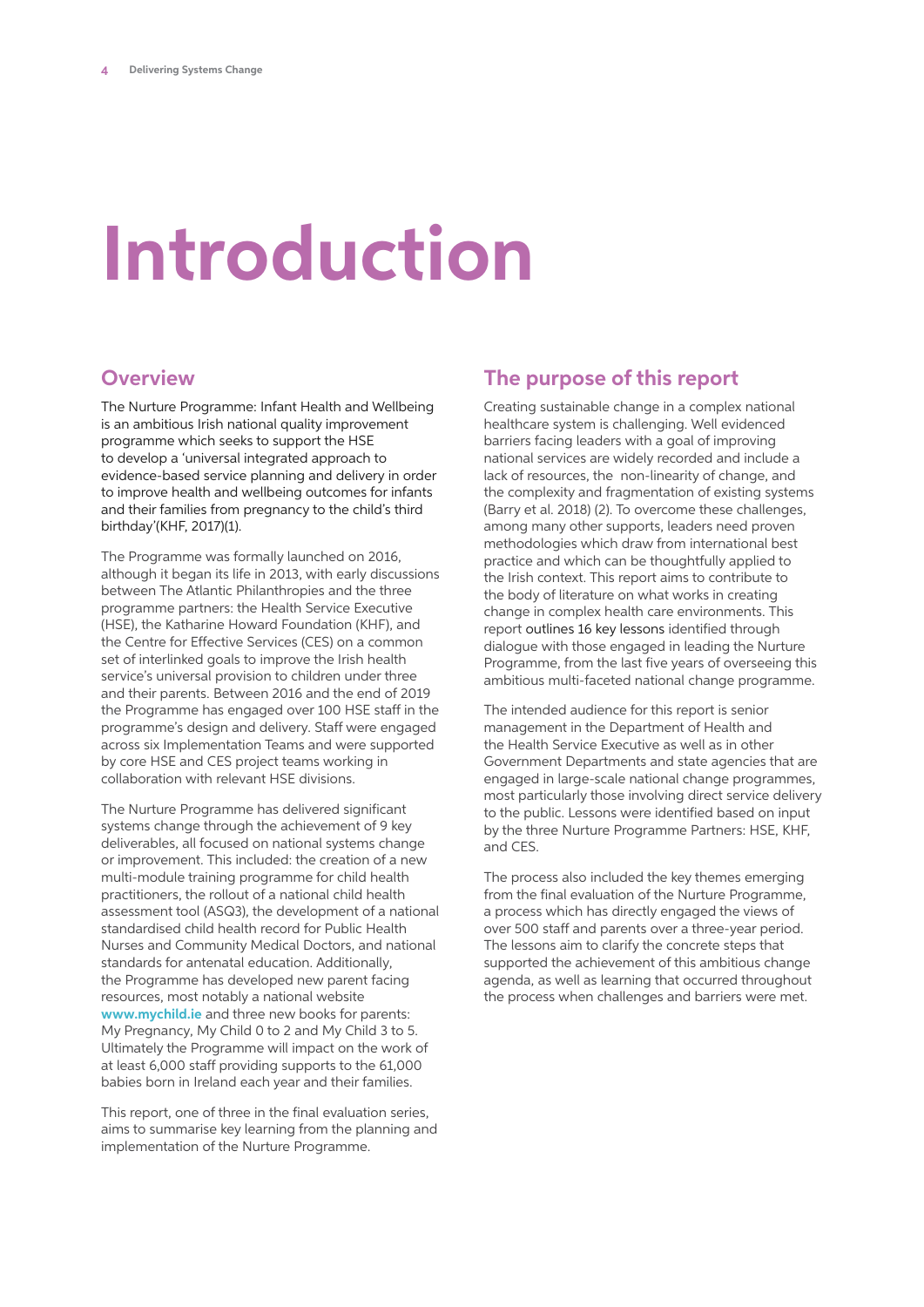There are a number of interconnected themes which run throughout these 16 lessons including the role of leadership in making it easy and engaging for staff to work together towards an inspiring vision, the central role of consultation with parents and staff, the need for creative and consistent communications across all levels in the system and the importance of leaders being skilled in supporting staff to work across disciplines and traditional boundaries to build agreement on how services can be improved. The report aims to illustrate how these broad themes can be applied in practice in other similar settings.

In addition to the key learning, the Programme partners and the evaluation team have selected a range of additional reading material and some useful resources which expand the learning outlined within this report. It is hoped that these resources and the programme lessons outlined here, will support other leaders in their efforts to engage colleagues and partner agencies in order to make public services more effective.

the Programme partners. 'A key lesson is that engagement with end users should take place early enough to understand what they need and want.'

### **How the report was developed**

The lessons in this report were drawn from over 30 hours of interview transcripts with the key Programme partners from interviews held in 2017, 2018 and 2019. These interviews, which lasted around three hours each, were partially transcribed and were sent to interviewees following the interview. This step allowed participants the opportunity to add to and amend the transcript to ensure it was a valid and reliable record of their personal and organisational perspective at that time.

Interviews centred on the most significant learning to date on what had worked well, any challenges encountered and how these had been overcome. Some lessons also draw from data from the process evaluation which engaged over 500 staff and parents. An Initial draft of the key lessons was refined in a full-day workshop, with the partner agencies, in September 2019, and through subsequent discussions on receipt of a revised draft. The principles underpinning the selection of the final lessons, included replicability, the practical nature of the lessons and that they represented the experience of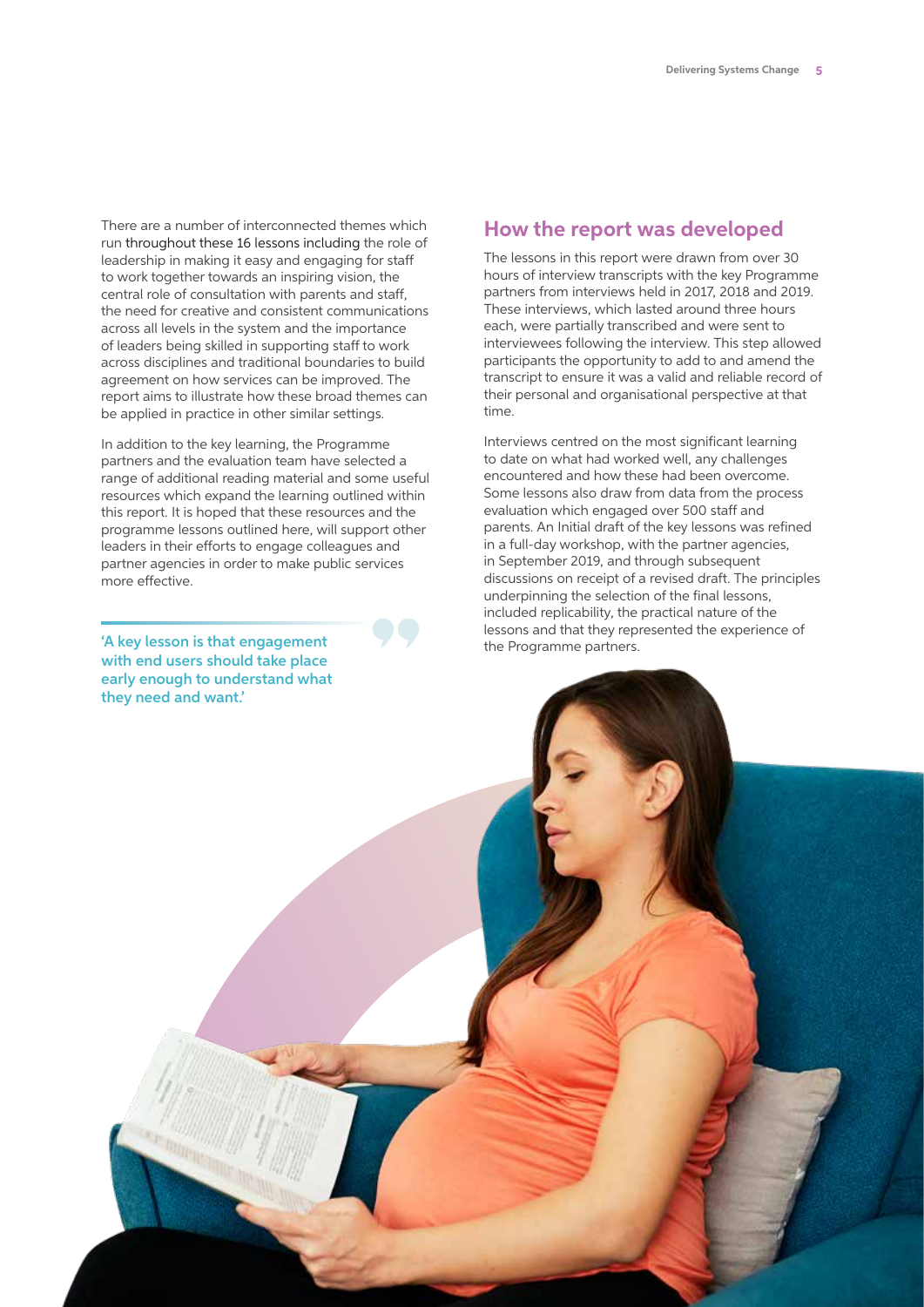### **An overview of the Nurture Programme: Infant Health and Wellbeing**

The Nurture Programme was funded by The Atlantic Philanthropies (Atlantic) with funding of €10m. This funding is to be met with matched and leveraged funding from the HSE at a ratio of five euro to every one euro of philanthropic investment over a 10 year period. Following early planning between the three Programme partners and a successful funding application by KHF to Atlantic in 2014, a formal partnership was formed.

This interagency relationship is a unique aspect of the Nurture Programme structure and was a requirement of the Atlantic grant, which was based on significant experience in grant making to public bodies. This experience indicated that external partnerships can increase the potential for sustainable national change.

As Atlantic was winding down its operations in Ireland, KHF, which had substantial experience in the area of early intervention and prevention, was engaged to undertake the role of grant management and strategic support, working closely with HSE programme management. In addition, the Centre for Effective Services (CES) was contracted to provide implementation support, given their expertise in implementation science and prevention and early intervention. Furthermore, part of the Atlantic Grant for the Nurture Programme was used to establish the Infant Development Fund, a significant legacy endowment fund to continue to support innovation in relation to early childhood supports in Ireland. This endowment fund is managed by the Community Foundation for Ireland (CFI) which has matched the funding to create a fund of €3m which it is intended to grow to €5m. KHF is a key partner to CFI in the disbursement process.

Another important and unique aspect of the Nurture Programme is the use of implementation science as a formal methodology. Implementation science offers a range of evidence-based approaches, which aim to increase the effectiveness in the translation of learning from research into practice. These methodologies have a sharp focus on planning for effective implementation, scale and sustainability, starting from the earliest stages of the Programme. Implementation science influenced all aspects of the Nurture Programme, including; planning, programme implementation and governance structures, the creation of a solid evidence base for all change, and service user and staff consultation and user testing. Implementation Support was delivered with the objective that the gains made over the duration of the Programme would become embedded in future

practice and have a lasting legacy, improving services for families across Ireland.

The Nurture Programme governance structures (described in the diagram on the following page) included an Oversight Group, a Steering Group, an Evaluation Advisory Sub-Committee and a Strategic Review Group. These structures were responsible for strategic direction, monitoring and management functions. Core to the functioning of the Nurture Programme was the engagement of up to 100 staff through the Implementation Teams and sub-groups, which were inter-disciplinary workgroups that undertook specific work programmes. Nine key deliverables were delivered across the six implementation teams. These teams were supported by the HSE and CES programme support staff to ensure projects were well planned and progressed in line with their plans.

The work of each Implementation Team was interconnected; this was intentional so as to increase the impact and sustainability of the Nurture Programme as a whole. This meant that the co-ordination of work across the Implementation Teams was complex, as all deliverables had interdependences. For instance, the Health and Wellbeing Promotion and Improvement Team was responsible for agreeing messaging and developing content on breastfeeding, this then informed the work of the teams responsible for training and website development. Likewise, the Infant Mental Health and Supporting Parents Team was responsible for crafting new messaging and resources on the emerging, evidence-based topic of infant mental health. which was a new area for most staff in the HSE and influenced the work of all other teams. Achieving an integrated approach to the work required significant support and co-ordination by the HSE Programme Lead and the administrative team, in partnership with the Implementation Team Chairs.

Each of the six Implementation Teams comprised relevant subject and discipline experts from the HSE and allied services. As required, time-limited subgroups were also established by Implementation Teams to fulfil specific actions.

The Teams met regularly and were supported by a core staff team which included the HSE Nurture Programme Lead, Administrators, a Project Manager, a Communications Manager and a Data and Research Manager. The core HSE Nurture Programme Team, and the Implementation Teams were also strengthened by input from the Centre for Effective Services, who provided advice and support to each of the teams based on their expertise in implementation science.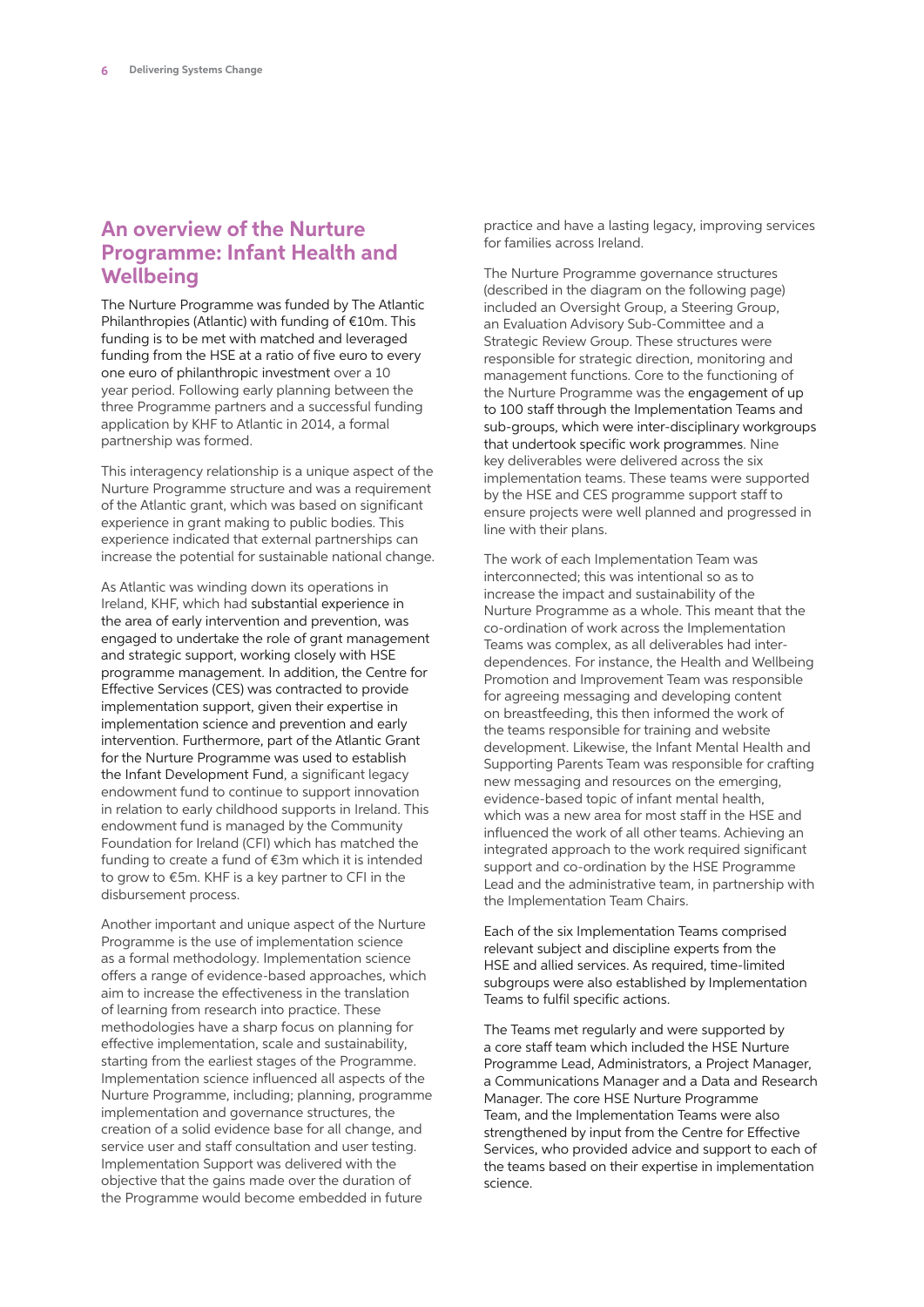#### **FIGURE 1: DIAGRAM OF KEY STRUCTURES AND KEY OUTPUTS**



The Nurture Programme had a universal child health service focus and impacted on a large range of services, from antenatal services to primary care for children up to three years old. A non-exhaustive list of the key deliverables is outlined in the table on the next page.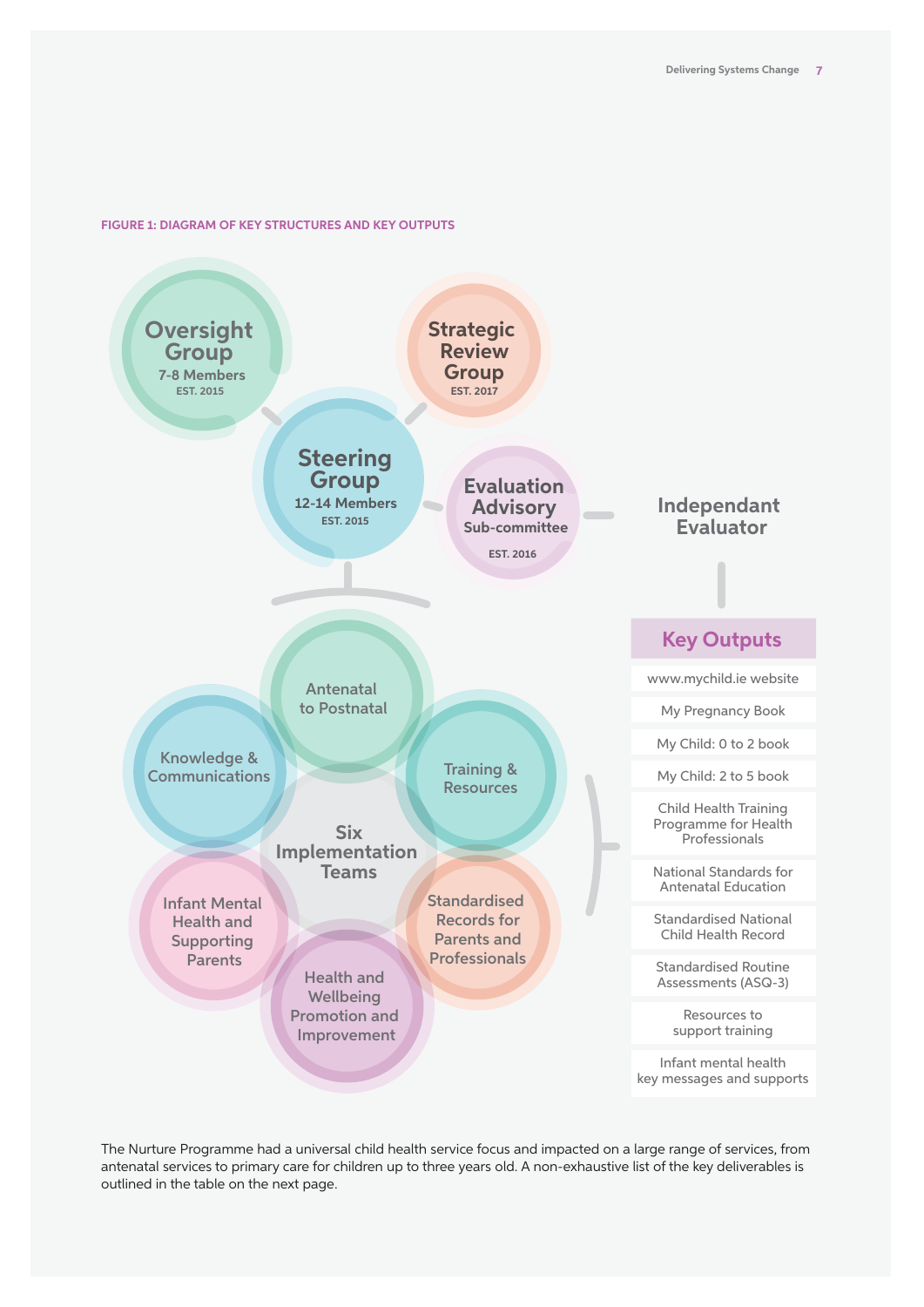#### **TABLE 2: SUMMARY OF IMPLEMENTATION TEAMS AND KEY GOALS**

| Team                                                                   | Number of<br><b>Members in 2019</b> | <b>Key Goals</b>                                                                                                                               |
|------------------------------------------------------------------------|-------------------------------------|------------------------------------------------------------------------------------------------------------------------------------------------|
| Antenatal to                                                           | 9 members                           | • Create a new pregnancy book for parents                                                                                                      |
| Postnatal                                                              |                                     | Develop national standards for antenatal education<br>$\bullet$                                                                                |
|                                                                        |                                     | • Develop antenatal website content                                                                                                            |
|                                                                        |                                     | Support embedding of antenatal standards in practice through<br>training and supporting resources                                              |
| <b>Health and</b><br>Wellbeing                                         | 12 members                          | • Develop standardised key messages and content for parents and<br>health professionals                                                        |
| <b>Promotion and</b><br>Improvement                                    |                                     | • Develop website content                                                                                                                      |
|                                                                        |                                     | • Lead the updating of content for My Child books                                                                                              |
|                                                                        |                                     | • Support the implementation of the HSE Breastfeeding Action Plan<br>2016-2021 and ensure alignment and collaboration with other<br>programmes |
| <b>Infant Mental</b>                                                   | 7 members                           | • Create staff and public awareness for infant mental health (IMH)                                                                             |
| Health and<br><b>Supporting Parents</b>                                |                                     | • Embed IMH concepts and understanding into service delivery<br>through IMH training, tools and resources, including website<br>content        |
| Knowledge and                                                          | 9 members                           | • Design and develop www.mychild.ie website                                                                                                    |
| Communications                                                         |                                     | • Provide oversight to parent and staff consultations on the scope<br>and content of the website                                               |
|                                                                        |                                     | • Develop editorial and governance guidelines and<br>recommendations for child health public information                                       |
| <b>Standardised</b><br><b>Records for Parents</b><br>and Professionals | 7 members                           | • Develop and roll out national standardised child health record and<br>practice reference resources                                           |
|                                                                        |                                     | • Support the standardisation of routine developmental assessment<br>tools and resources                                                       |
|                                                                        |                                     | • Support progress toward parent-accessible records                                                                                            |
| <b>Training and</b><br><b>Resources</b>                                | 11 members                          | • Develop a comprehensive blended learning training programme<br>and supporting framework                                                      |
|                                                                        |                                     | • Develop the training support infrastructure, training content and<br>teaching methodology                                                    |
|                                                                        |                                     | Deliver a range of online and skills training to child health<br>practitioners                                                                 |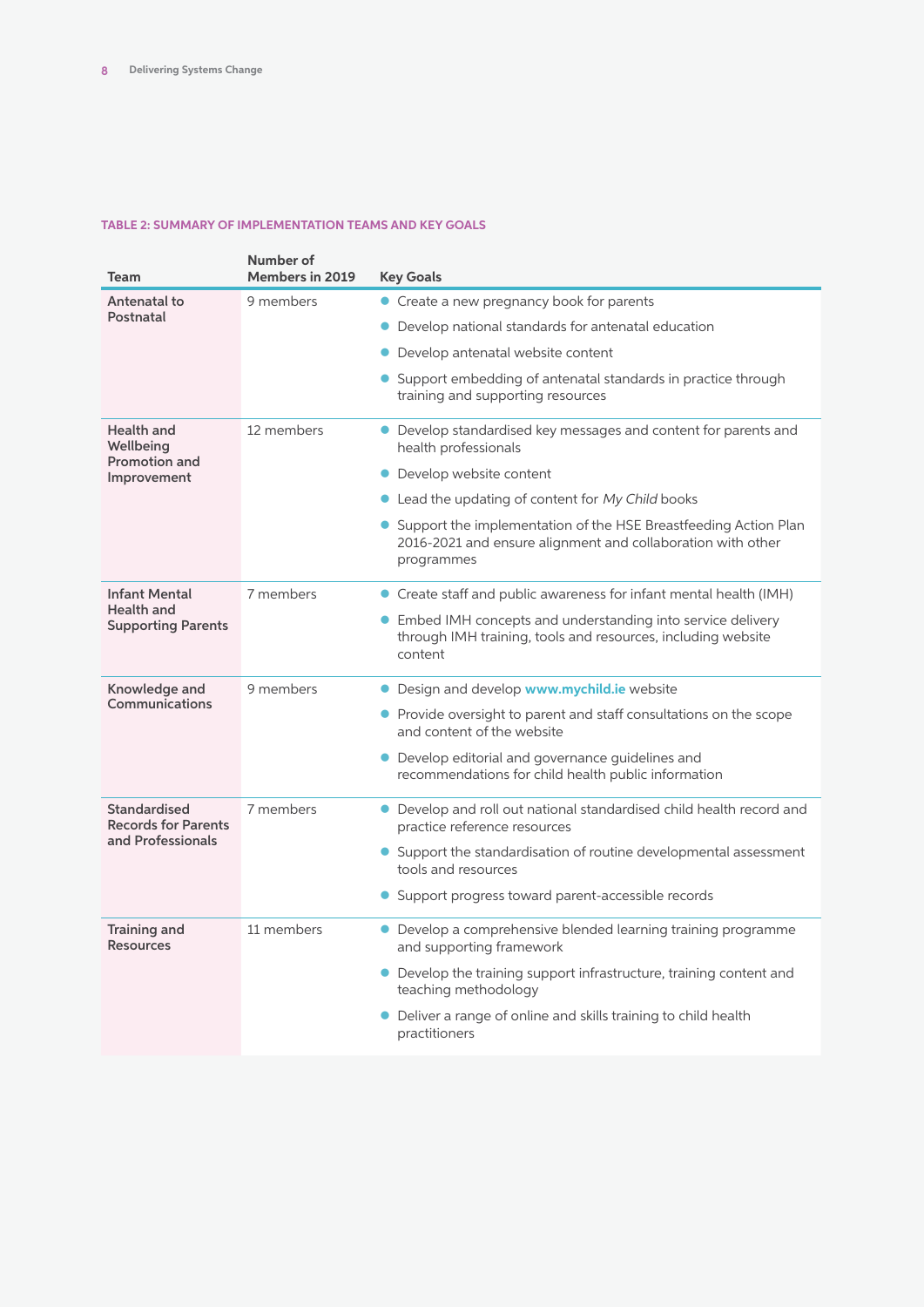### **The full evaluation and summary evaluation reports**

This report is one of a series of three reports from the final evaluation of the Nurture Programme which together provide readers with a clear overview of the work of the Nurture Programme, following four years of implementation. To view the full evaluation report and the summary report go to **[www.hse.ie](http://www.hse.ie)**, **[www.khf.ie](http://www.khf.ie)**, and **[www.effectiveservices.org](http://www.effectiveservices.org)**. These reports outline the structures and methodologies used to develop the Nurture Programme as well as detailing the changes which were created through the Programme and the contribution it has made to universal pregnancy and early childhood health services. The reports contain a range of recommendations which outline how the significant gains of the Nurture Programme can be further embedded and developed over the coming years.



**[http://www.khf.ie/wp-content/](http://www.khf.ie/wp-content/uploads/2019/12/Evaluation-of-Nurture-Programme-summary-report.pdf) [uploads/2019/12/Evaluation](http://www.khf.ie/wp-content/uploads/2019/12/Evaluation-of-Nurture-Programme-summary-report.pdf)[of-Nurture-Programme](http://www.khf.ie/wp-content/uploads/2019/12/Evaluation-of-Nurture-Programme-summary-report.pdf)[summary-report.pdf](http://www.khf.ie/wp-content/uploads/2019/12/Evaluation-of-Nurture-Programme-summary-report.pdf)**

**[http://www.khf.ie/wp-content/](http://www.khf.ie/wp-content/uploads/2019/12/Evaluation-of-Nurture-Programme-full-report.pdf) [uploads/2019/12/Evaluation](http://www.khf.ie/wp-content/uploads/2019/12/Evaluation-of-Nurture-Programme-full-report.pdf)[of-Nurture-Programme](http://www.khf.ie/wp-content/uploads/2019/12/Evaluation-of-Nurture-Programme-full-report.pdf)[full-report.pdf](http://www.khf.ie/wp-content/uploads/2019/12/Evaluation-of-Nurture-Programme-full-report.pdf)**

**[http://www.khf.ie/wp-content/](http://www.khf.ie/wp-content/uploads/2020/12/Evaluation-of-Nurture-Programme-learning-report.pdf) [uploads/2020/12/Evaluation](http://www.khf.ie/wp-content/uploads/2020/12/Evaluation-of-Nurture-Programme-learning-report.pdf)[of-Nurture-Programme](http://www.khf.ie/wp-content/uploads/2020/12/Evaluation-of-Nurture-Programme-learning-report.pdf)[learning-report.pdf](http://www.khf.ie/wp-content/uploads/2020/12/Evaluation-of-Nurture-Programme-learning-report.pdf)**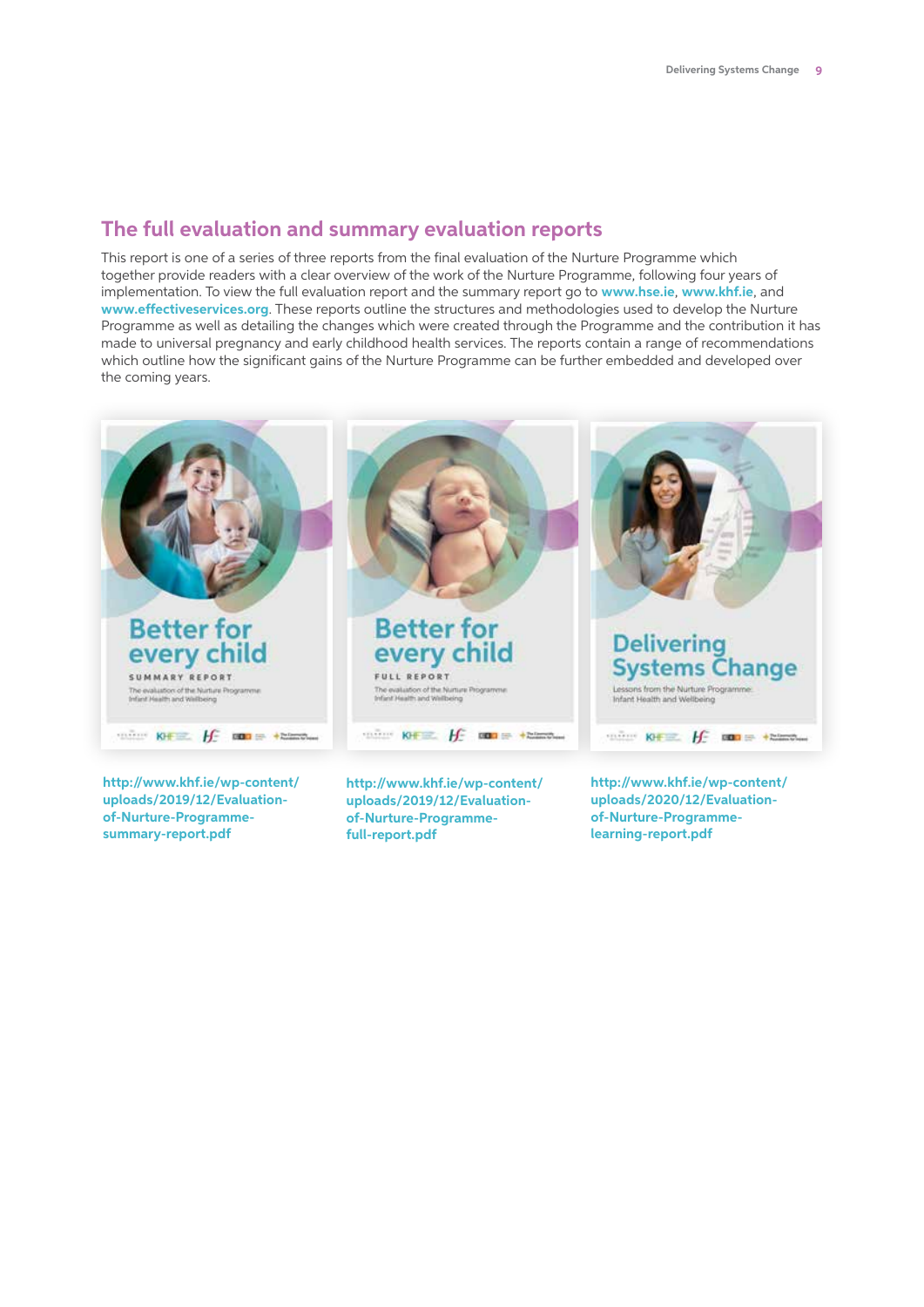# <span id="page-11-0"></span>**Key lessons from the Nurture Programme for creating lasting system change**



### **Overview**

This report contains 16 key lessons, which are categorised under four themes:

- **A** Get the right people into the right structures and ensure alignment across structures
- **B** Engaging staff and service users in new initiatives requires commitment and
- **C** Plan for scale and sustainability from the outset
- **D** Partnerships and specialist expertise strengthen the impact of change programmes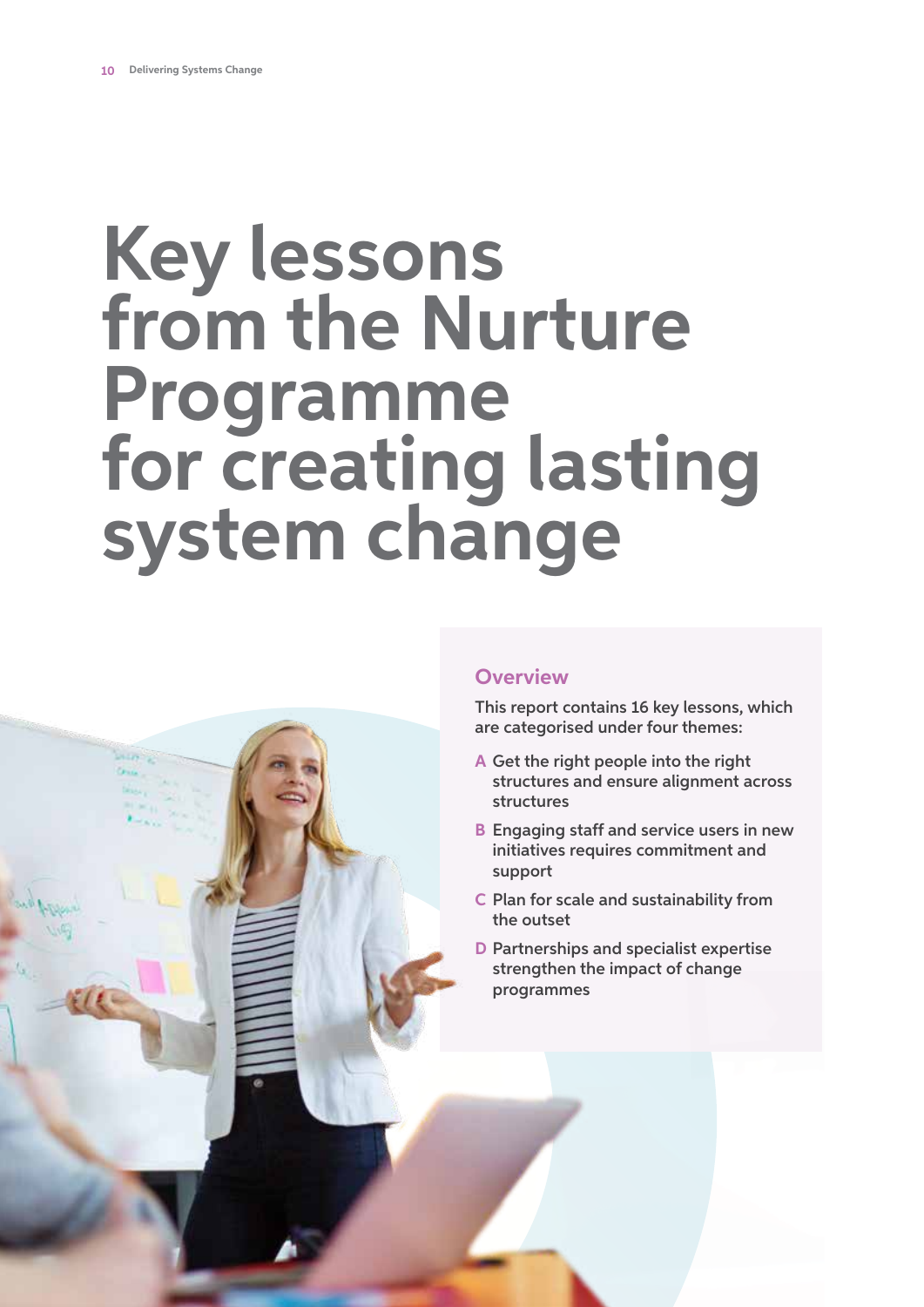# <span id="page-12-0"></span>THEME A: Get the right people into the right structures and ensure alignment across structures

#### **Establish implementation teams and match** the right the people to these roles

A critical success factor of the Nurture Programme was the commitment and skills of the Implementation Team members. Team membership included health care professionals from different disciplines and geographical areas. Members were selected for leadership skills, clinical expertise and experience in specific child health roles, as well as belief in the overall vision of the Programme.

Implementation Teams were responsible for planning and guiding the key programme deliverables, as well as identifying challenges and making plans to overcome these, always with a view towards ensuring sustainability. They carried out this work, which required a significant time commitment, in addition to their core job roles. Their key tasks included: commissioning studies, undertaking consultations, developing detailed roll-out plans, developing content for standards, guides, resources, and agreeing and disseminating key messages.

Chairpersons needed to have the right mix of leadership skills, content knowledge, commitment and, most importantly, the ability to work productively with other disciplines and grades. Clarity on the attributes required in the Chairperson was essential to successful recruitment.

The evaluation of the Nurture Programme further advanced the understanding of what makes a good leader in complex change programmes. While a certain level of subject area knowledge was important to ensure credibility with peers, good leadership was more commonly defined by other team members as an openness to different models and approaches, an ability to engage people from different disciplines, humility and the ability to support decision making outside of traditional hierarchical structures. Also key to the Chairperson's role was the ability to link team projects and deliverables to change within the wider Programme and sector. An important lesson for future change programmes is to carefully select Chairpersons who have the mix of people and process skills, as well as, the ability to support team members to develop skills to support future change programmes.

The selection of Chairpersons and team members took place over three to four months. This involved seeking advice on who would be appropriate for the role from a range of senior staff. This engagement strategy was viewed as being more productive than common methods of populating committees where

various interest groups or departments select their own members.

The lesson is, in order to develop a working structure which can drive change, candidates should be selected by seeking multiple views on people's passion and knowledge for the subject, and more importantly, their ability to engage and collaborate across disciplines and levels in the organisation.

#### **This finding in other research**

Leaving the challenge of implementation to staff, also known as the 'let it happen' approach, has proven not to be sufficiently reliable in changing behaviours and delivering outcomes (3)(4)(5). Implementation Teams are one of the key instruments that can help organisations move from passive good practice diffusion to active strategies or a 'make it happen' approach (3)(6). Implementation Teams are a deliberate effort to facilitate the adoption of the new practices and mitigate the risk of efforts getting diffused over time (3).

Their role is to make sure staff are provided with the required supports to adopt the new intervention in their daily practice and secondly, acting as an intermediary in the 'practice-policy communication loop', regularly informing decision-making management levels on barriers and enablers arising in practice (3). Difference in success rates of large complex change processes, particularly, over time has been linked positively to the use of implementation teams (3). It is estimated that full implementation without the support of Implementation Teams is reached in only 5-15% of the initiatives (7).

#### **Useful resources**

The National Implementation Research Network provides guidance and templates on Implementation Teams at: **[https://nirn.fpg.unc.edu/module-3](http://)**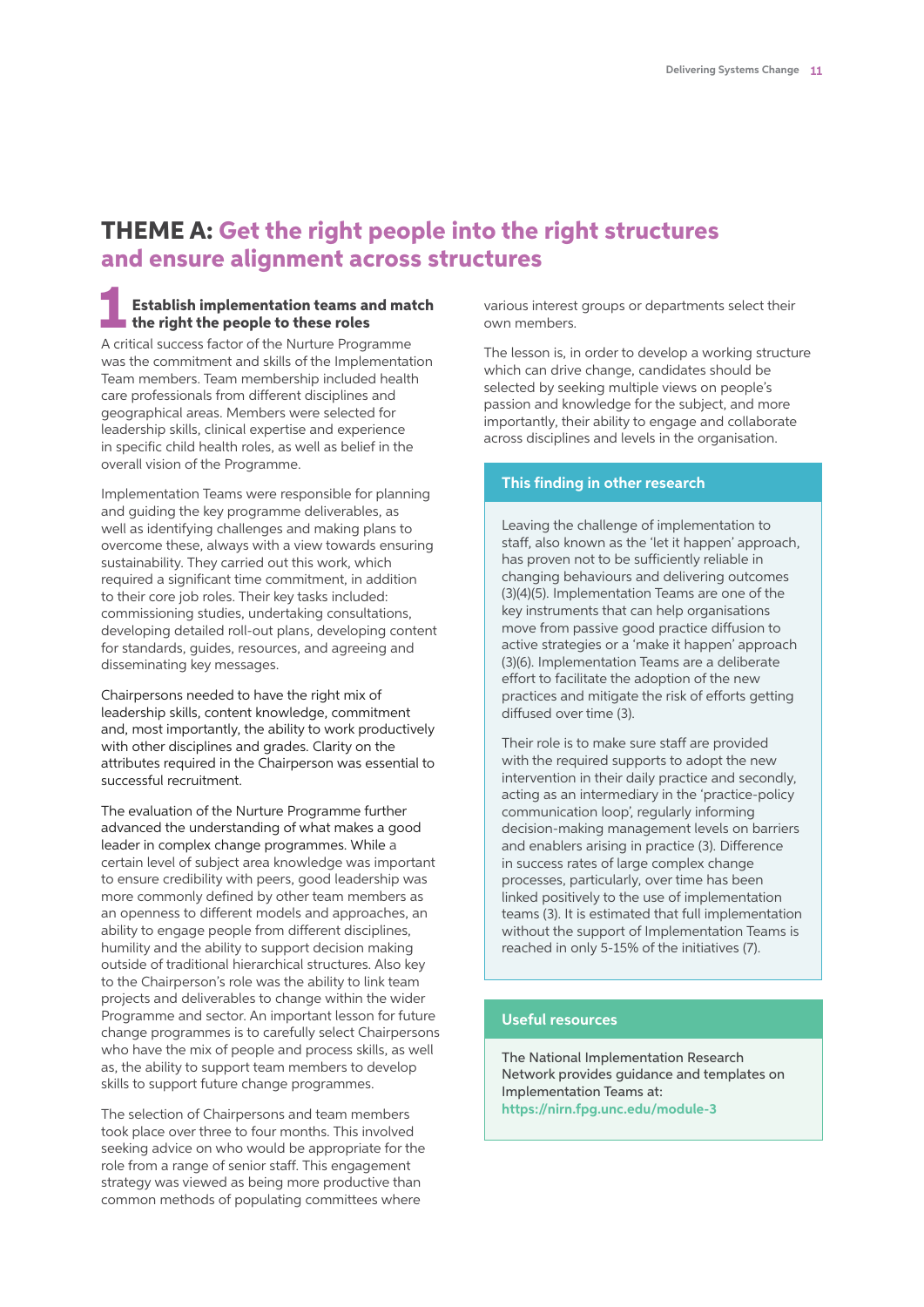#### <span id="page-13-0"></span>Alignment between local, regional and national structures and context is key

A key challenge to overcome when working to create sustainable change in large and complex service delivery environments is the potential for misalignment between local, regional and national structures. Nurture Programme stakeholders viewed the following steps as key to supporting alignment of decision and delivery processes across HSE divisions and geographical regions:

- $\bullet$  Create a shared vision of change among key stakeholders in programme leadership roles, ensure this is written down clearly and agreed upon by all. In the Nurture Programme a logic model usefully conveyed key Programme activities and projected outcomes.
- $\bullet$  Map out all key stakeholders internal and external - and develop an engagement strategy, recognising that there may be different approaches required for each stakeholder (i.e. strategic or operational) and their sphere of influence. Ensure there are clear goals for engagement.
- Dedicate time to inducting new people in key roles due to staff changes, not assuming that information and previous agreements will be passed on. This is challenging work that can easily be side-lined due to workload but is essential for continuity and consistency in approach.
- $\bullet$  Identify opportunities for alignment with existing ways of working where possible. Build on existing processes or systems, rather than create entirely new processes where possible.
- $\bullet$  Create a mandate for change by identifying and creating champions within existing structures. Support champions by providing resources to support dissemination of key messaging as well as keeping champions abreast of developments through both written and, more importantly, verbal updates. Personal communication with senior Programme leaders was regarded by Implementation Team members as key to maintaining their motivation and engagement.

#### **Effective multiagency partnerships** require a significant investment of time and support

Creating productive cross-agency working relationships takes time and commitment. This is best progressed in stages, with each stage deepening the collective understanding of vision, purpose and roles, as well as expectations and deliverables. Developing trust and understanding among partners was key in the initial phases so that honest, and critical discussions could inform Programme planning. To accomplish this, the partners on the Steering Group engaged regularly with an external facilitator<sup>1</sup> who helped them to build positive relationships and engage on an equal footing as well as introduce and guide more challenging conversations, when necessary. Also, key to this facilitated process was developing clarity on roles, processes, methods, deliverables and expectations, as well as generating a common understanding of the service delivery context and challenges and limitations that it presents. In the Nurture Programme, the following factors supported relationship building and maintenance of key relationships between stakeholders:

- Allowing significant time to develop relationships and contextual analysis – this process took place over a year and a half.
- Secondment of an HSE staff member to CES and recruitment of an CES staff member into an HSE role, supported the alignment of working methods and increased understanding between organisations.
- **•** Flexibility in governance structures allowed for the establishment of new structures to resolve or advance specific issues as these arose.

Maintaining an open and critically reflective team culture required commitment from all involved, as each partner agency brought different methodologies and culture. As senior staff noted, it was frequently a challenge to create the time for reflective aspects of the work process. However, when time was set aside, it was always worth it. As stated by one senior leader, to get the most from the Programme and each other,

'It's important to have time to be able to get off the dance floor and go out onto the balcony'.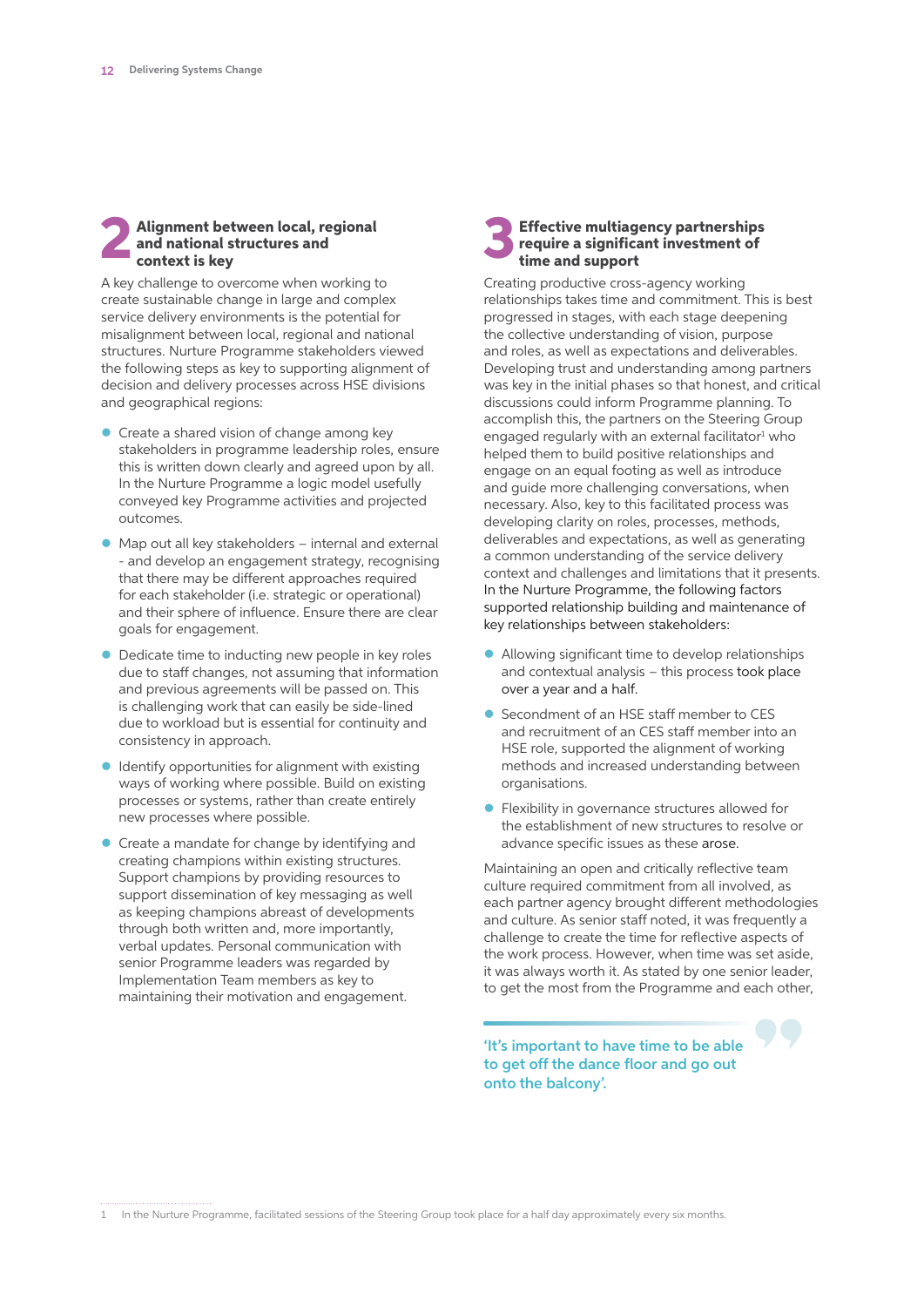#### **This finding in other research**

Senge's seminal research **'The Five Disciplines'** on the creation of learning organisations discusses how the cultural aspects of systems are where resistance is most often found. If profound change is to happen, assumptions and habits, also known as 'mental models', need to be recognised and challenged in a true and genuine manner (17).

Tension and conflict are an important part of this process and are indicators of a high functioning and learning team (17). To navigate partnership working, leaders need to embrace resistance, addressing its root causes (such as fear or frustration), activate people's agency, and engage people with consideration of different organisational cultures (2)(18).

In order to work in this manner, programme leadership needs to support openness across levels (19) and disciplines (2), and show a willingness for leaders to expose their 'own fallibility' (20), and actively seek and appreciate others' contributions (21).

In research on health services, this has been labelled as **'leader inclusiveness'**, whereby the creation of psychological safety leads people to engage in critical discussions and deters the effects that traditional hierarchy and professional status can have on full and honest discussion  $(22)$ 

#### **Useful resources**

Senge, P (1990) The Leader's New Work: Building Learning Organizations. Available at: **[https://www.simpsonexecutivecoaching.com/](https://www.simpsonexecutivecoaching.com/pdf/orglearning/leaders-new-work-building-learning-organizations-peter-senge.pdf) [pdf/orglearning/leaders-new-work-build](https://www.simpsonexecutivecoaching.com/pdf/orglearning/leaders-new-work-building-learning-organizations-peter-senge.pdf)[ing-learning-organizations-peter-senge.pdf](https://www.simpsonexecutivecoaching.com/pdf/orglearning/leaders-new-work-building-learning-organizations-peter-senge.pdf)**

The Kind Fund (2013) The quest for integrated health and social care A case study in Canterbury, New Zealand **[https://www.kingsfund.org.uk/sites/default/](https://www.kingsfund.org.uk/sites/default/files/field/field_publication_file/quest-integrated-care-new-zealand-timmins-ham-sept13.pdf) [files/field/field\\_publication\\_file/quest-inte](https://www.kingsfund.org.uk/sites/default/files/field/field_publication_file/quest-integrated-care-new-zealand-timmins-ham-sept13.pdf)[grated-care-new-zealand-timmins-ham-sept13.](https://www.kingsfund.org.uk/sites/default/files/field/field_publication_file/quest-integrated-care-new-zealand-timmins-ham-sept13.pdf) [pdf](https://www.kingsfund.org.uk/sites/default/files/field/field_publication_file/quest-integrated-care-new-zealand-timmins-ham-sept13.pdf)**

Hilton K, Anderson A. How One Health System Overcame Resistance to a Surgical Checklist. Harvard Business Review [Internet]. 2019 May [cited 2019 Sep 18]; Available from:

**[https://hbr.org/2019/05/how-one-health-sys](https://hbr.org/2019/05/how-one-health-system-overcame-resistance-to-a-surgical-checklist)[tem-overcame-resistance-to-a-surgical-check](https://hbr.org/2019/05/how-one-health-system-overcame-resistance-to-a-surgical-checklist)[list](https://hbr.org/2019/05/how-one-health-system-overcame-resistance-to-a-surgical-checklist)**

Kotter JP. Why Transformation Efforts Fail. Harvard business review. 2006;11. **[https://hbr.org/1995/05/lead](https://hbr.org/1995/05/leading-change-why-transformation-efforts-fail-2)[ing-change-why-transformation-efforts-fail-2](https://hbr.org/1995/05/leading-change-why-transformation-efforts-fail-2)**

Kofman, P & Senge, P (1993)- Communities of Commitment The Heart of Learning Organizations. Available at:

**[http://www2.huc.edu/ece/wp-content/](http://www2.huc.edu/ece/wp-content/uploads/2015/11/Fred-Kofman_Peter-Senge-Learning-Organizations-1993.pdf) [uploads/2015/11/Fred-Kofman\\_Peter-Sen](http://www2.huc.edu/ece/wp-content/uploads/2015/11/Fred-Kofman_Peter-Senge-Learning-Organizations-1993.pdf)[ge-Learning-Organizations-1993.pdf](http://www2.huc.edu/ece/wp-content/uploads/2015/11/Fred-Kofman_Peter-Senge-Learning-Organizations-1993.pdf)**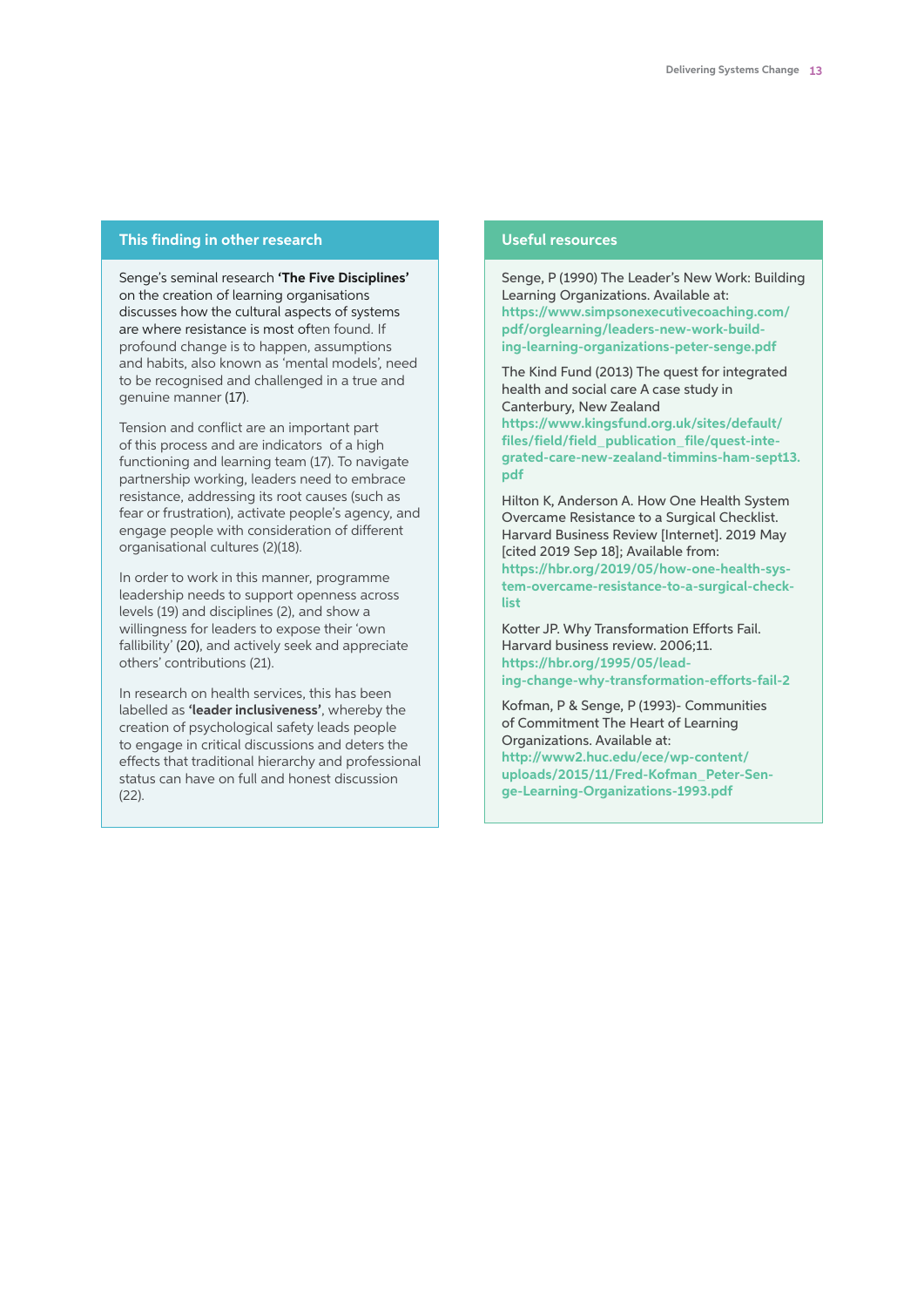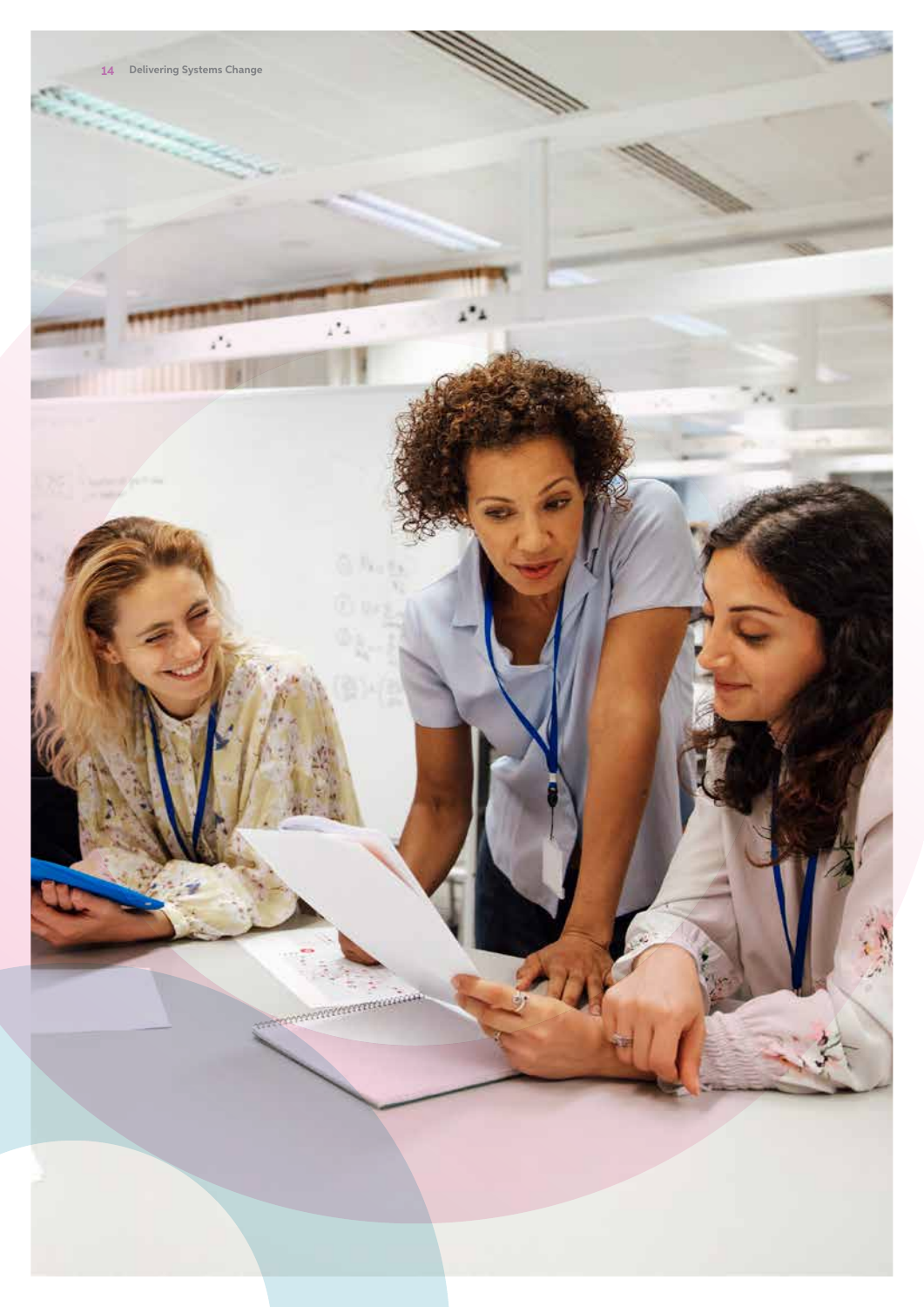# <span id="page-16-0"></span>THEME B: Engaging staff and service users in new initiatives requires commitment and support

#### To build credibility, frontline staff need to know that funding is committed

A challenge in managing public services change projects is that many staff have been involved in previous change programmes that were not sustained. This can result in a hesitancy to commit to any new initiatives. The relevant lesson from the Nurture Programme is that early in the programme, leaders need to convince staff that their initiative has credibility and can achieve its goals. Staff need to feel that their efforts, which are usually above and beyond their busy day job, will result in sustained positive change to their practice and improved service delivery to the public.

Key to establishing credibility is the ability to prove that the project has committed and ring-fenced funding. The Nurture Programme's philanthropic support helped to convince staff that the Programme was credible. The lesson for national change projects is that a guarantee of multiannual funding is an essential component in building confidence in the programme's ability to achieve its goals.

Other factors that add to credibility include; having representation at leadership level from operational and strategic roles, developing structures which can influence funding levels in the future, and communicating a strong evidence base for all key objectives that is tied into national policy.

#### Maintaining the engagement of key<br>staff requires significant effort and<br>consideration staff requires significant effort and consideration

National change projects in health services require engagement from staff whose input will usually be an addition to their often already overstretched day jobs. Staff commitment, dedication and goodwill are the vital resources in any project. Staff in the Nurture Programme viewed the following list as factors that encouraged and maintained their engagement:

**Appreciation:** The majority of staff engaged at the Implementation Team level felt genuinely appreciated and respected for their time and contribution. They reported this appreciation as an important motivator. Appreciation was expressed chiefly by direct and thoughtful communication from senior leaders. In interactions, leaders maintained a consistently collaborative and respectful tone and acknowledged people's contributions, as well as their challenges and work realities.

**Administrative support:** It was a clearly stated principle that the work of the Nurture Programme would be made as easy as possible for staff to engage with, alongside with their existing work. Critical to the successful implementation of this principle was appointing administrative staff who shared a commitment to this value and who often went the 'extra mile' to look after the staff engaged in the Programme. Having a fastidious commitment to problem solving, removing barriers to people's engagement (e.g. arranging meetings, writing all minutes and supporting communications) and providing supports (e.g. pre-and post-meeting planning, development of documents, additional research, arranging consultations) were all core features of this approach. The attention to detail in these tasks was what many staff identified as making all the difference and supporting their continued engagement. As stated by one Implementation Team member:

'You show up and the lunch is there and the packs are completed, and there is someone to take the minutes, it's these things that oil the wheels'.

- **Follow-through:** Completing the actions and commitments made during meetings and closing feedback loops also paid dividends. This required clear and well managed systems, structures and communications, as well as close collaboration between Programme leadership and administration.
- **Clarity on task requirements and deadlines was** important in supporting staff to undertake tasks for the Nurture Programme, over and above busy day jobs. Ensuring staff were appreciated for their efforts and were also held to account on deadlines, was vital to ensure the integrity and progress of the Programme.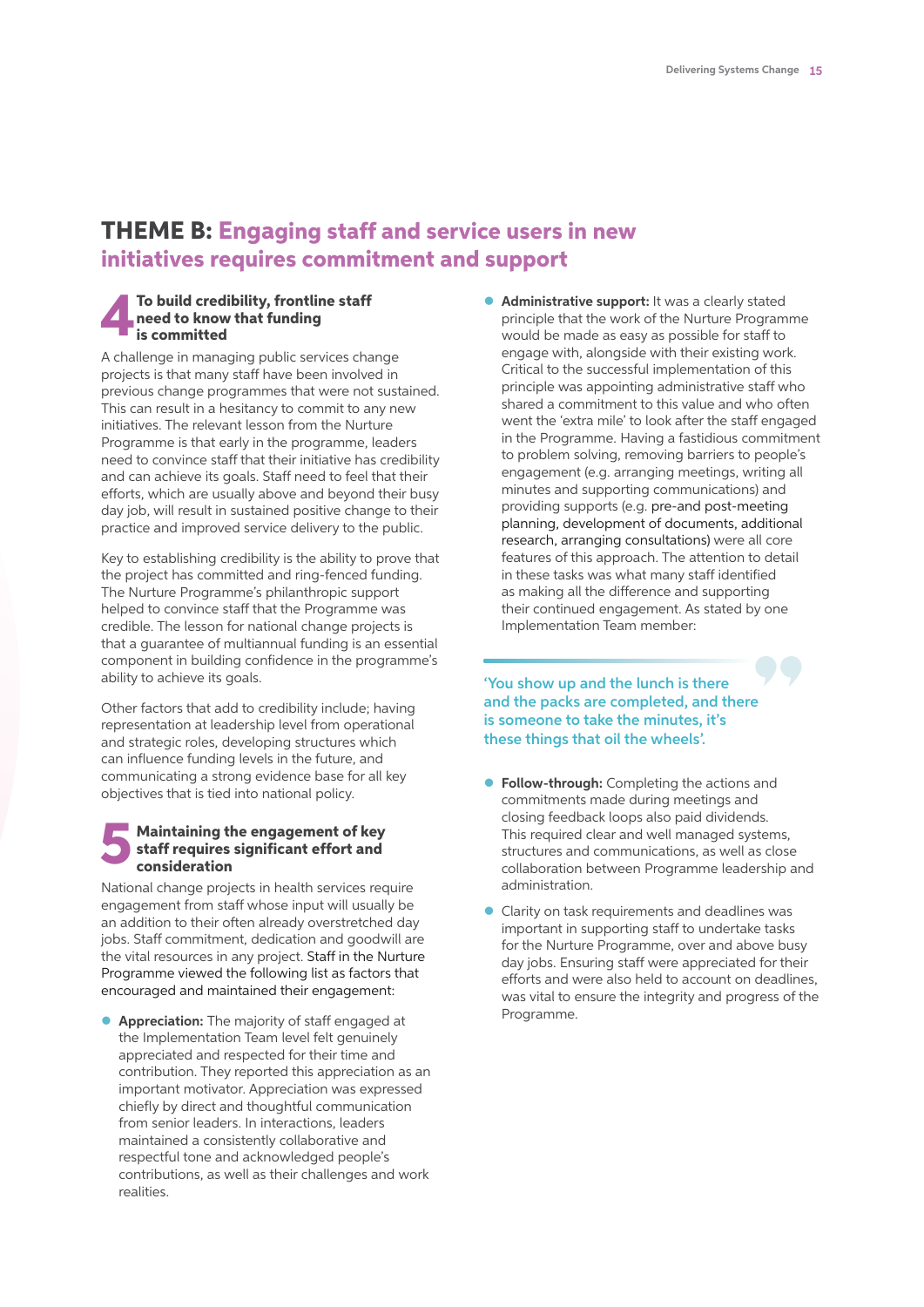#### <span id="page-17-0"></span>Evidence reviews are essential tools for creating a collective vision

Evidence is essential to underpin any change effort and is vital to the goal of engaging health care staff. The Nurture Programme generated evidence in a number of ways including; using evidence reviews already available through the National Healthy Childhood Programme, commissioning reviews and research for larger pieces of work (i.e. research into existing national approaches to inform the development of a standardised record) as well as undertaking quick evidence reviews to inform key decisions.

The Programme began with a significant Scoping Report which was a collaborative piece of work between HSE and CES. This report reviewed existing service provision and developments happening across the country which held potential for national development through the Nurture Programme. The findings were used to inform all aspects of planning. The Programme also undertook a range of large and small research projects to develop evidence for specific developments and decisions.

An evidence-base for decisions is key to engaging staff in the change effort. This necessitates effective communication of this evidence to decision makers and frontline staff. It is also necessary to have a process to capture emerging evidence, so that this can continue to influence decision-making after initial research has been completed.

When topics are very technical or when time to complete the research or scoping process is limited, engaging external parties can be beneficial. Another important learning from the Nurture Programme is that evidence is not always as clear cut or robust as people would like. This means that staff in decisionmaking roles need to be supported to understand how to evaluate evidence, understand limitations and how to apply this to their working context.

#### **This finding in other research**

Research by Greenhalgh, et al., (2004) identifies a number of factors which, can be addressed in scoping documents, evidence reviews and developed in the planning process, and which ensure that change is more likely to be adopted (pg. 594-598)(10):

- **It has a relative advantage** adopters can see its effectiveness or cost-effectiveness
- **If is compatible** with users' norms, behaviours and needs - as perceived by them
- **It is easy to use** providing practical experience, demonstration and breaking down the practice into small tasks can help decrease perceived complexity
- **If has triability space**, users can experiment with it in a safe space
- **.** Its' positive outcomes are made visible to adopters
- **It has a certain degree of flexibility** users can adapt or refine the innovation to their own needs
- **The innovation's risk is distributed according to the 'organisation's power base'**
- **•** It is seen as relevant and contributing to **improve work performance**
- l The knowledge required to use it **"can be codified and transferred from one context to another"** (10) (pg.597)

These lessons also serve as a pointer to the twofold effort in implementation processes:

- **•** The need to work on the innovation attributes (i.e. ensuring it aligns with user's needs, it is easy to use, it is cost-effective etc.)
- $\bullet$  The need to work on successfully communicating these attributes to as many adopters as possible so they are widely understood.

#### **Useful resource**

Greenhalgh et al. (2004) Diffusion of Innovations in Service Organisations: Systematic Review and Recommendations

**[https://onlinelibrary.wiley.com/doi/full/10.1111/](https://onlinelibrary.wiley.com/doi/full/10.1111/j.0887-378X.2004.00325.x?sid=nlm%3Apubmed) [j.0887-378X.2004.00325.x?sid=nlm%3Apubmed](https://onlinelibrary.wiley.com/doi/full/10.1111/j.0887-378X.2004.00325.x?sid=nlm%3Apubmed)**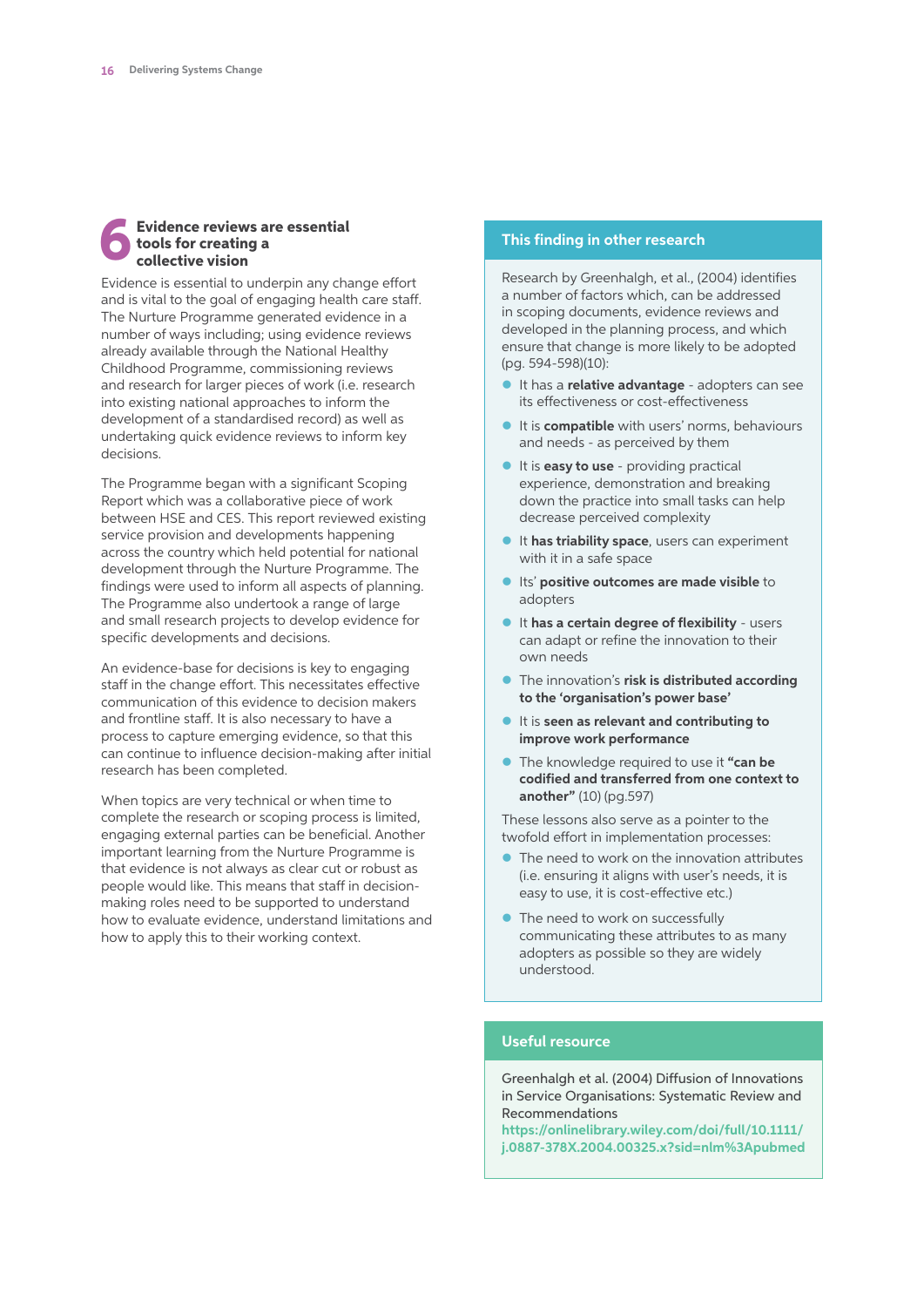#### <span id="page-18-0"></span>**7 Effective communication with frontline**<br>staff requires on-going effort, stamina<br>and creativity staff requires on-going effort, stamina and creativity

In the Nurture Programme it was estimated that at least a quarter of programme time needs to be dedicated to communicating with stakeholders. Communicating with national, multi-disciplinary teams in health care can be challenging. This is due to the sheer size of the workforce, the intensity of work demands on staff, as well as the differences in how each discipline communicates (e.g. some disciplines don't frequently use email). Effective communications requires planning and consistent effort from leadership. Means to measure the extent to which messages are getting through, and being received by staff at the frontline, is also a challenging but vital component of the communications strategy. The following steps were key to communications in the Nurture Programme:

- **•** Develop a communications plan. Firstly, develop an internal stakeholder map that identifies all relevant groups. This needs to clarify the means to engage with each discipline or interest group and how to engage in each region. Check the plan with representatives from each discipline or interest group – asking whether planned communications get through to frontline staff as intended.
- **•** Deliver consistent messages early and often. Use multiple channels and methods, including: email, agenda items, newsletters, social media, engaging champions and managers in communicating messages in 1:1 staff engagement, and formal presentations to staff. A common mistake in change projects is an assumption that emails are sufficient to deliver key messages to staff. As stated by one senior manager:

'If people are flooded with communications, and often they are, then people will often ignore emails. People tell each other the things that are important. Key messages need to be relayed through team and managerial interactions. Managers always play a key role in deciding what messages staff receive'.

- **•** Develop ways for key messages to be communicated to disciplines or interest groups by their peers. The Nurture Programme evaluation found staff were more receptive to messages when these were delivered by a person with the same qualifications or role as themselves. To support this, representative staff in champion and leaderships roles need to have clarity on what the key messages are, as well as when and where they are expected to share this information. Having presentations and summary documents to support these communications is vital. A key lesson from the Nurture Programme is that leaders should make explicit any expectations that staff will communicate with their peers or other specific audiences. This learning is a recognition of the fact that, given the number of dynamics and 'moving parts', it can be challenging for peer to peer communication to be as effective as required, without significant planning, preparation and consideration.
- Representatives need time to gather input from their colleagues. Staff in Implementation Teams or other group roles need to be clear as to whether they are sharing their own experience as a professional or are representing the views of their colleagues, discipline or region. If staff have a representative role, they need to have clear structures and sufficient time to obtain and provide feedback and engage with colleagues to formulate positions which they can bring back to the wider committee. Care needs to be taken not to confuse these roles, as they have very different processes, time implications and outcomes. If not managed well, stakeholder then stakeholder groups may not feel they have been adequately consulted, when this was the intention of the representative role.
- Tailor communications to your audience. Ensure all communications aimed at staff (e.g. newsletters and updates) are relevant to the specific concerns and priorities of frontline staff. Communications should, where possible, speak to the concerns most pressing to each stakeholder group and be presented in an appropriate tone.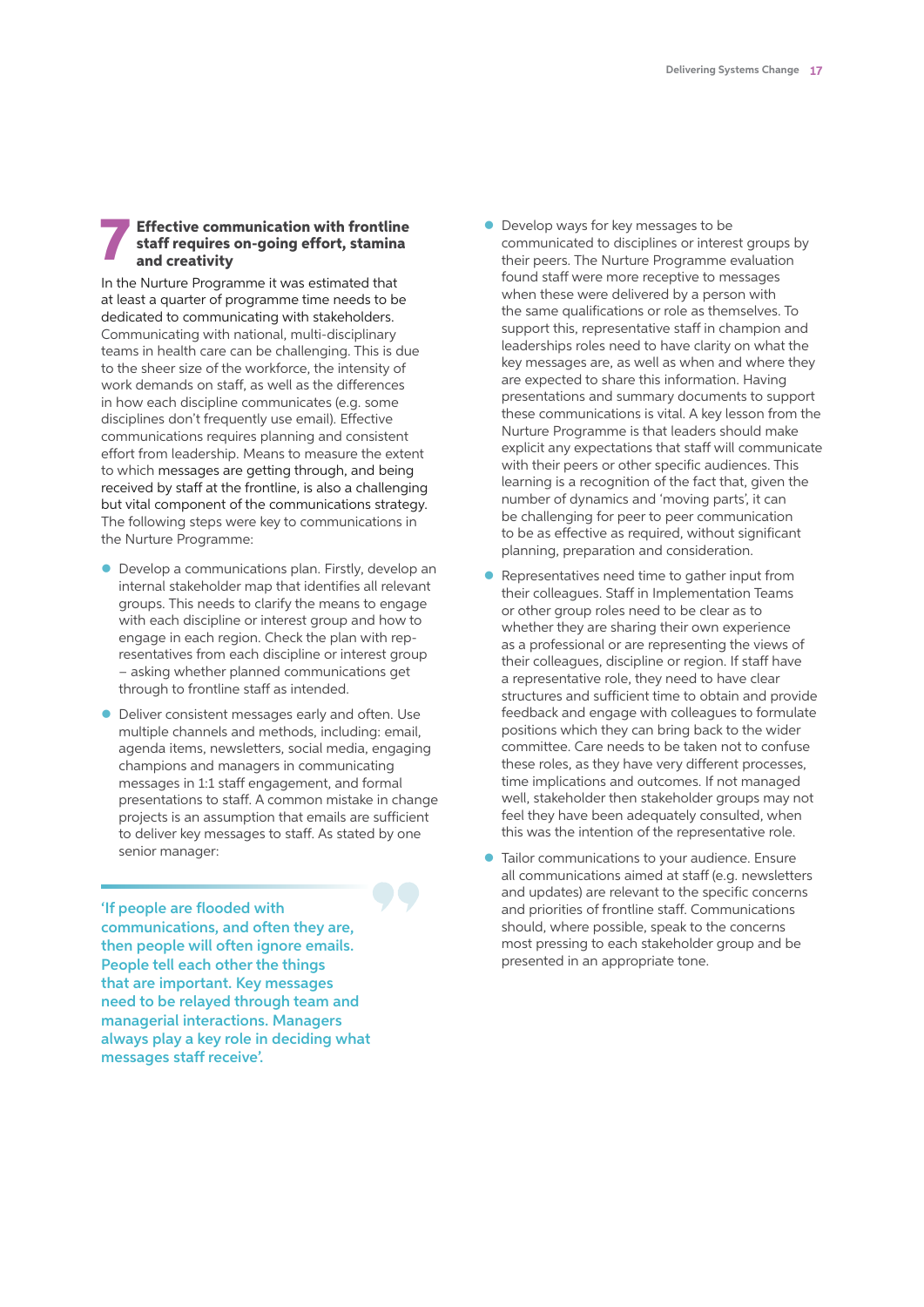#### <span id="page-19-0"></span>**Deliver tangible wins in a timely manner** to build the momentum for change

Programme credibility must be established in order to gain the support of busy staff. As discussed in lesson four, establishing credibility in the initial phases of the programme is assisted by an assurance of sustainable funding. As the programme progresses into the implementation phase, credibility needs to be maintained by communicating progress to stakeholders. Potential staff fears that this is 'just another big change project that doesn't last', can be reduced by evidence of practical improvements. In the words of one senior leader:

#### 'your credibility is closely linked to delivery'.

However, achieving this goal is not easy. In the Nurture Programme, the website (**[www.mychild.ie](http://www.mychild.ie)**) was planned as an important early win. Due to the unanticipated volume of work, additional processes which extended the scope of the initial plans, and the time required to develop the website content, this milestone took more than a year longer than planned. When launched, the website consolidated a positive perception of the Programme. However, the delay also meant that frontline staff could not see the progress the Programme was making in its early stages of implementation. With large-scale and complex change programmes, early wins can be hard to secure. Because of this, expectations need to be managed carefully to ensure that delays do not affect programme credibility. Stakeholders need to be kept informed of smaller achievements so that the progress is visible to frontline staff.

The evaluation found that the staff training programme provided an important sense of validation for staff, positively influencing work motivation and satisfaction. Critically reflecting on the Nurture Programme, leaders would advise that, in multi-faceted change programmes, projects which have particular resonance for staff should be fast tracked so they are clear 'early wins', which can help maintain credibility and momentum. The selection of short to medium term wins should be based on what is most achievable as well as what matters most to frontline staff; without compromising other aspects of planning.

#### **This finding in other research**

Kotter in his seminal book Leading Change (2012) popularised the idea of early wins. An early or short term win is evidence to show stakeholders that the change effort is working. He outlines that without clearly communicated early wins, it is difficult to ensure the continued engagement and motivation of staff in change projects. 'Most people won't go on the long march unless they see compelling evidence within 12 to 24 months that the journey is producing expected results' **[Kotter \(1995\)](https://hbr.org/1995/05/leading-change-why-transformation-efforts-fail-2)**.

A key learning point is that early wins do not happen by themselves but require forward planning, and then the considered use of resources to achieve these.

#### Service user consultation is vital to ensure that changes meet the needs of end users

The significant range of parental consultation that Nurture Programme undertook was considered key to the Programme's success. Engagement with parents through surveys and focus groups provided valuable perspectives on how they accessed services and information, their service needs, and the tone they would prefer the HSE to use when communicating with them. This information was essential to the development of all the Programme deliverables.

A key lesson is that engagement with end users should take place early enough to understand what they need and want. This should also be repeated at key points to inform decision-making and the finalisation of products.

A clear understanding of parental preferences also made multi-disciplinary decision-making easier. When team members had different perspectives on an issue, staff were able to ask 'what do parents want?'. A clear answer to this question was often able to move people quickly towards an agreed way forward.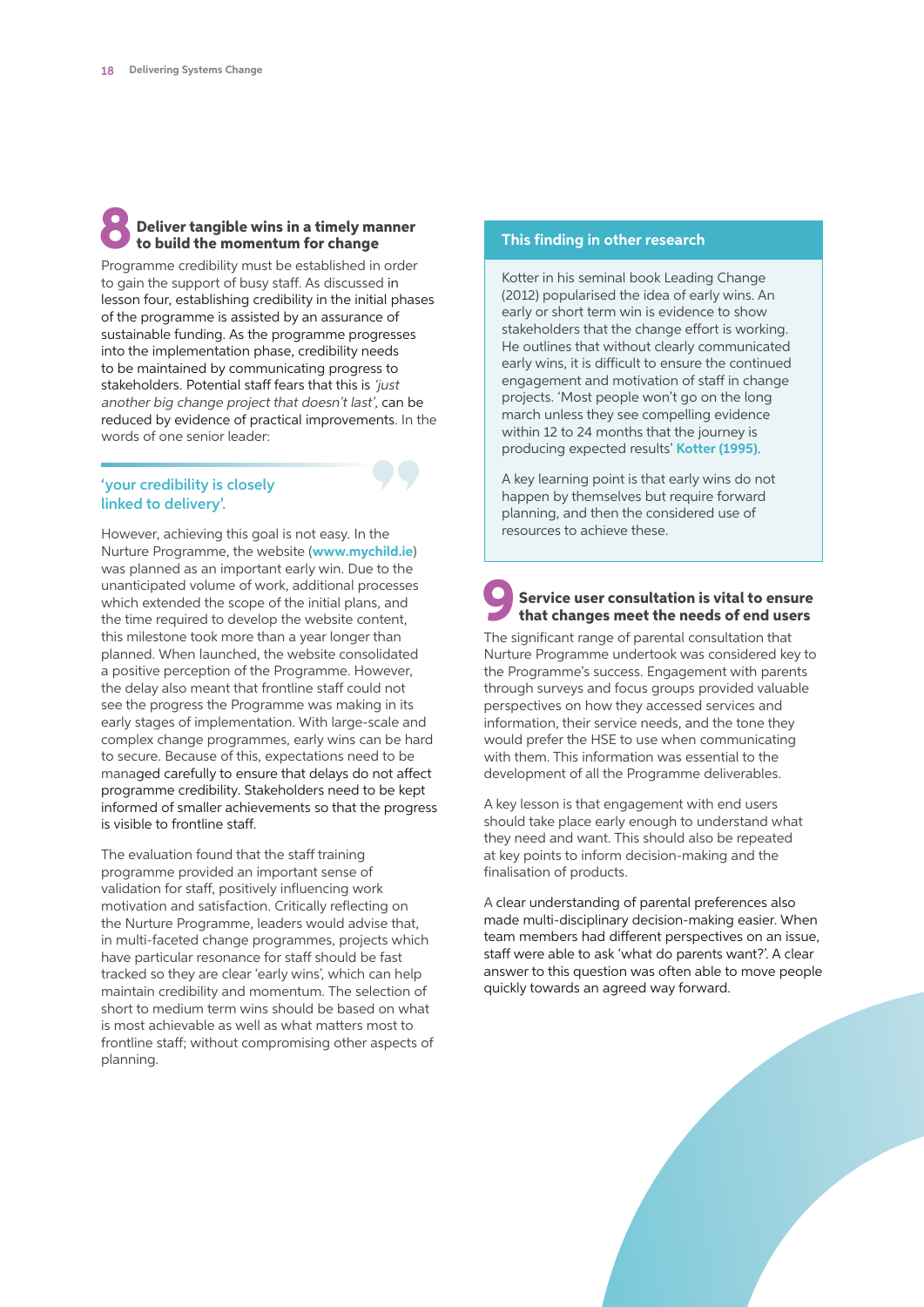<span id="page-20-0"></span>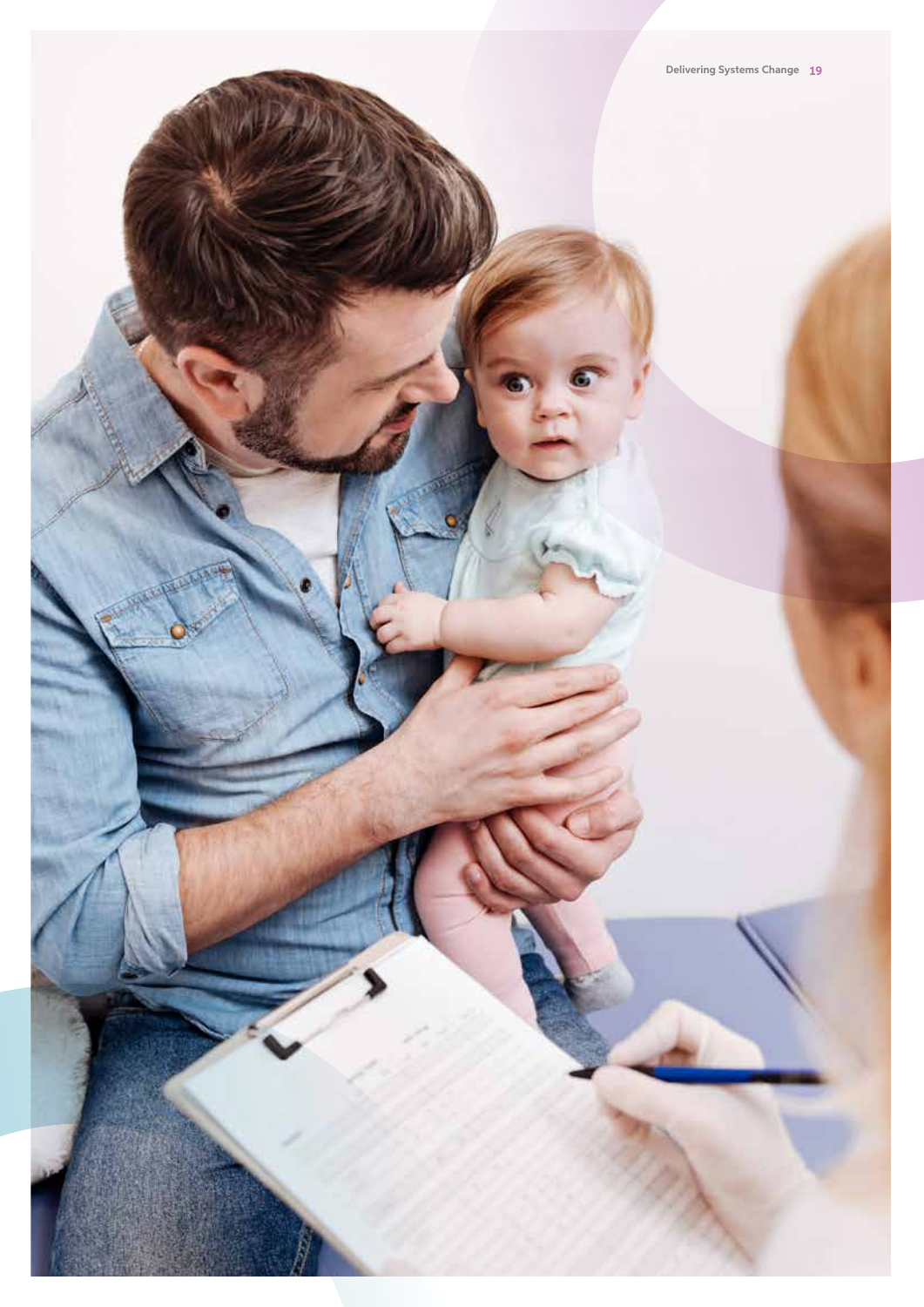## <span id="page-21-0"></span>**Consultation with staff** is key to success

Staff consultation was another critical success factor of the Nurture Programme. Early engagement with staff focused on developing general principles, refining concepts and exploring contextual issues. As the Programme progressed, the consultation focused on narrower and more specific questions; the answers to these questions informed system and process design. The timing of staff engagement on new products or processes is important. The experience of the Nurture Programme showed that optimal times to engage with staff are firstly at the planning phase, to scope-out staff priority issues and suggestions and then when there is a well-structured draft product.

Consultation needs to be done at a point in the process when staff have a genuine opportunity to influence the content. This means that there is time post consultation to adapt documents and respond to any issues raised, and that programme leaders are prepared to make significant changes and go back to the drawing board on issues, if required. Consultation should also not occur too early in the process, as one programme leader stated:

#### 'there is no point in bringing people together to do work that you could have done without them, this is disrespectful'.

To ensure that consultation is engaging and positive, staff need to understand that they are providing feedback at a mid-way point in the process and are not looking at a perfect or finished product, this requires clear and careful communication. Leaders may also need to address organisational fears that staff will respond negatively to a 'less than perfect draft'.

Consultation should also be extended to staff representative groups and staff unions early in the process to gain buy-in to an overall vision. Early and ongoing engagement has potential to reduce challenges later in the process.

To ensure consultation was effective and well run, trained facilitators and CES staff were engaged to support HSE staff to design and manage consultations. Key good practice learning included:

- **•** Develop tightly-scoped processes with wellconsidered workshop questions e.g. 'change two things' rather than asking 'what do you think?'.
- **•** Ensure staff are trained in how to balance a tight agenda with an engaging facilitation style.
- l Use external facilitators for consultations on technical or challenging topics. Their independence can support impartial discussion and avoid the challenges faced by internal facilitators, who are

more familiar with and vested in the process, and who, because of this proximity to the topic, may be tempted to explain or defend content, rather than support a critical discussion of it.

Maintain a meticulous approach to recording feedback. This requires a good and transparent approach to data management. If there is clear documentation of how feedback was used (i.e. changes and a rationale for when suggestions did not affect final drafts), then programme leads are best placed to negotiate collective decisions, as all involved can 'see' the decision-making process. This process also increases the likelihood that stakeholders feel consulted and respected, which can positively support buy-in to the change effort.

#### **This finding in other research**

Participation of staff is widely recognised as being key to the effective implementation of change (8). Engagement is crucial to building trust (12), and reducing resistance (13), as well as helping to reduce the negative effects of change while strengthening positive ones (11). Research has shown that conducting direct formal consultation with managers / team leaders can have a significant impact in decreasing the negative effect in large change processes (12). Part of the trust-building role of consultation is sharing consultation findings with participants in an accessible way.

The Health and Social Care Partnership (2019) Consultation and Engagement Good Practice Guidelines highlight that only publishing the consultation activity is not enough. Consultation feedback needs to be tailored to specific audiences, considering format, language and dissemination methods (14).

#### **Useful Resources**

Glasgow City Health and Social Care Partnership (2018) Consultation and Engagement Good Practice Guidelines:

**[https://glasgowcity.hscp.scot/sites/](https://glasgowcity.hscp.scot/sites/default/files/publications/Consultation%20Engagement%20Good%20Practice%20Guidelines%20%28Full%29.pdf) [default/files/publications/Consultation%20](https://glasgowcity.hscp.scot/sites/default/files/publications/Consultation%20Engagement%20Good%20Practice%20Guidelines%20%28Full%29.pdf) [Engagement%20Good%20Practice%20](https://glasgowcity.hscp.scot/sites/default/files/publications/Consultation%20Engagement%20Good%20Practice%20Guidelines%20%28Full%29.pdf) [Guidelines%20%28Full%29.pdf](https://glasgowcity.hscp.scot/sites/default/files/publications/Consultation%20Engagement%20Good%20Practice%20Guidelines%20%28Full%29.pdf)**

Scottish Health Council (2014) The Participation Toolkit

**[http://scottishhealthcouncil.org/patient\\_\\_](http://scottishhealthcouncil.org/patient__public_participation/participation_toolkit/the_participation_toolkit.aspx) [public\\_participation/participation\\_toolkit/](http://scottishhealthcouncil.org/patient__public_participation/participation_toolkit/the_participation_toolkit.aspx) [the\\_participation\\_toolkit.aspx](http://scottishhealthcouncil.org/patient__public_participation/participation_toolkit/the_participation_toolkit.aspx)**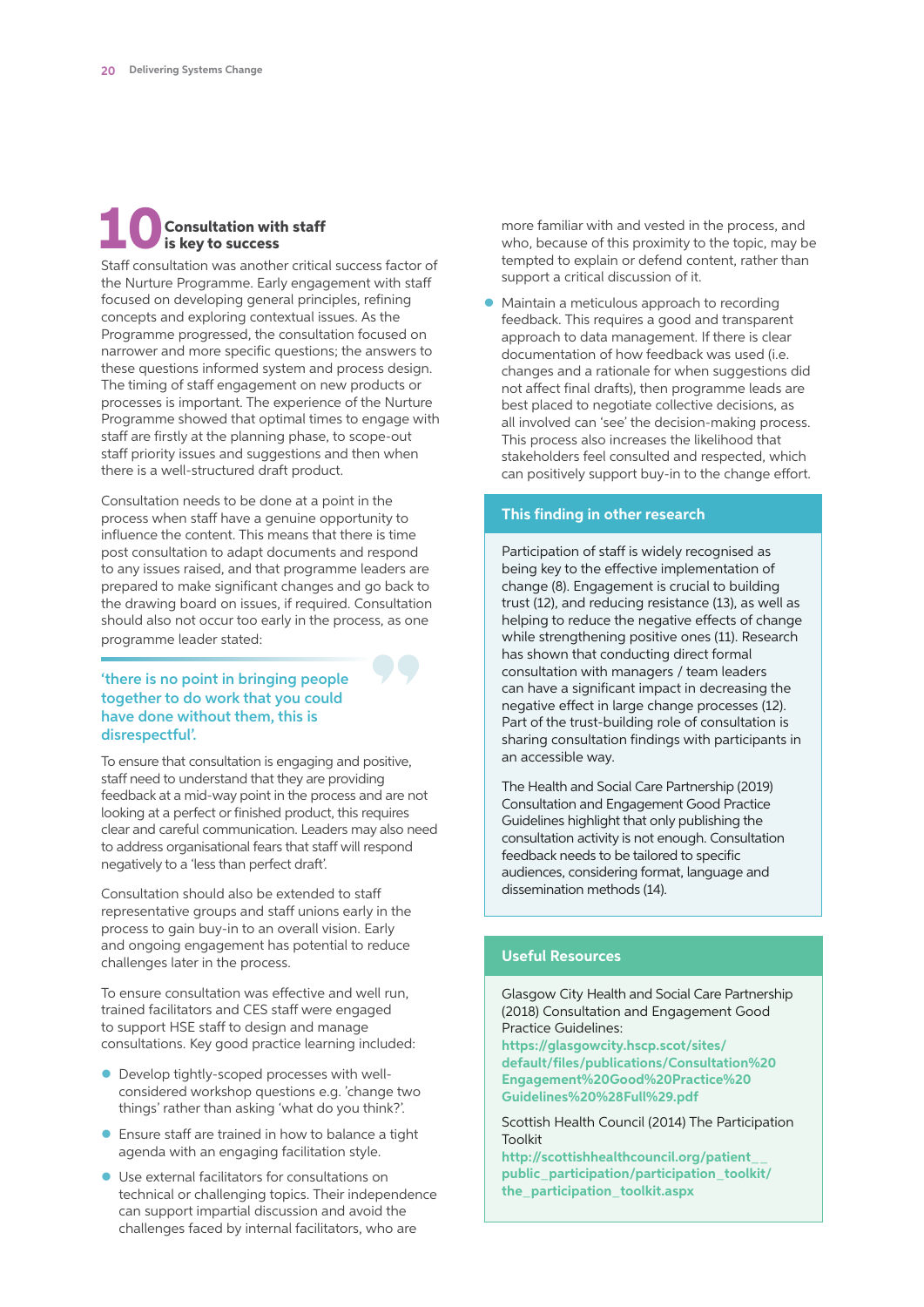# <span id="page-22-0"></span>THEME C: Plan for scale and programme sustainability from the outset

#### Sustainability requires detailed<br>planning, commencing in the present-up phase planning, commencing in the project set-up phase

The planning phase requires significant time for programme plans to be developed and agreed in sufficient detail. Planning needs to begin with establishing a common vision among all project participants. Ideally, this vision will have clear connection to the existing work and priorities of frontline staff. The overall vision should be memorable and clear.

To develop objectives that were relevant, meaningful and likely to achieve the overall Programme vision, a series of planning sessions were held with key Nurture Programme stakeholders. These sessions drew on research and work that the partners had been engaged in over the previous years. By drawing on expertise across the system, plans for future development were well grounded in current organisational policy and strategy and encompassed other ongoing development programmes. To further clarify how Programme objectives would be meaningful to staff, a scoping exercise was undertaken. This included a review of international good practice and consultation with key stakeholders to assess existing gaps within national service delivery, as well as staff and service user needs and their perspectives on what needed to be changed.

Tools such as logic models can be helpful to building aligned thinking among partners at early stages in the programme planning process. Initial scoping and planning processes should be led by a senior interdisciplinary group of staff. For a project of the scale of the Nurture Programme, initial scoping and planning can take up to 18 – 24 months. This phase needs to be understood as a key part of programme development and implementation.

#### **Resource**

The following resources are aimed at enhancing the sustainability of change programmes. They both cover a variety of tools and methods ranging from logic models and theories of change to implementation science.

Department of Health (2018) Implementation Guide and Toolkit for National Clinical Guidelines **[https://assets.gov.ie/11835/65f64cd2a97d-](https://assets.gov.ie/11835/65f64cd2a97d4f3eb2687b504f1d5359.pdf)[4f3eb2687b504f1d5359.pdf](https://assets.gov.ie/11835/65f64cd2a97d4f3eb2687b504f1d5359.pdf)**

NHS (2018) Leading Large Scale: A Practical Guide

**[https://www.england.nhs.uk/wp-content/](https://www.england.nhs.uk/wp-content/uploads/2017/09/practical-guide-large-scale-change-april-2018-smll.pdf) [uploads/2017/09/practical-guide-large-scale](https://www.england.nhs.uk/wp-content/uploads/2017/09/practical-guide-large-scale-change-april-2018-smll.pdf)[change-april-2018-smll.pdf](https://www.england.nhs.uk/wp-content/uploads/2017/09/practical-guide-large-scale-change-april-2018-smll.pdf)**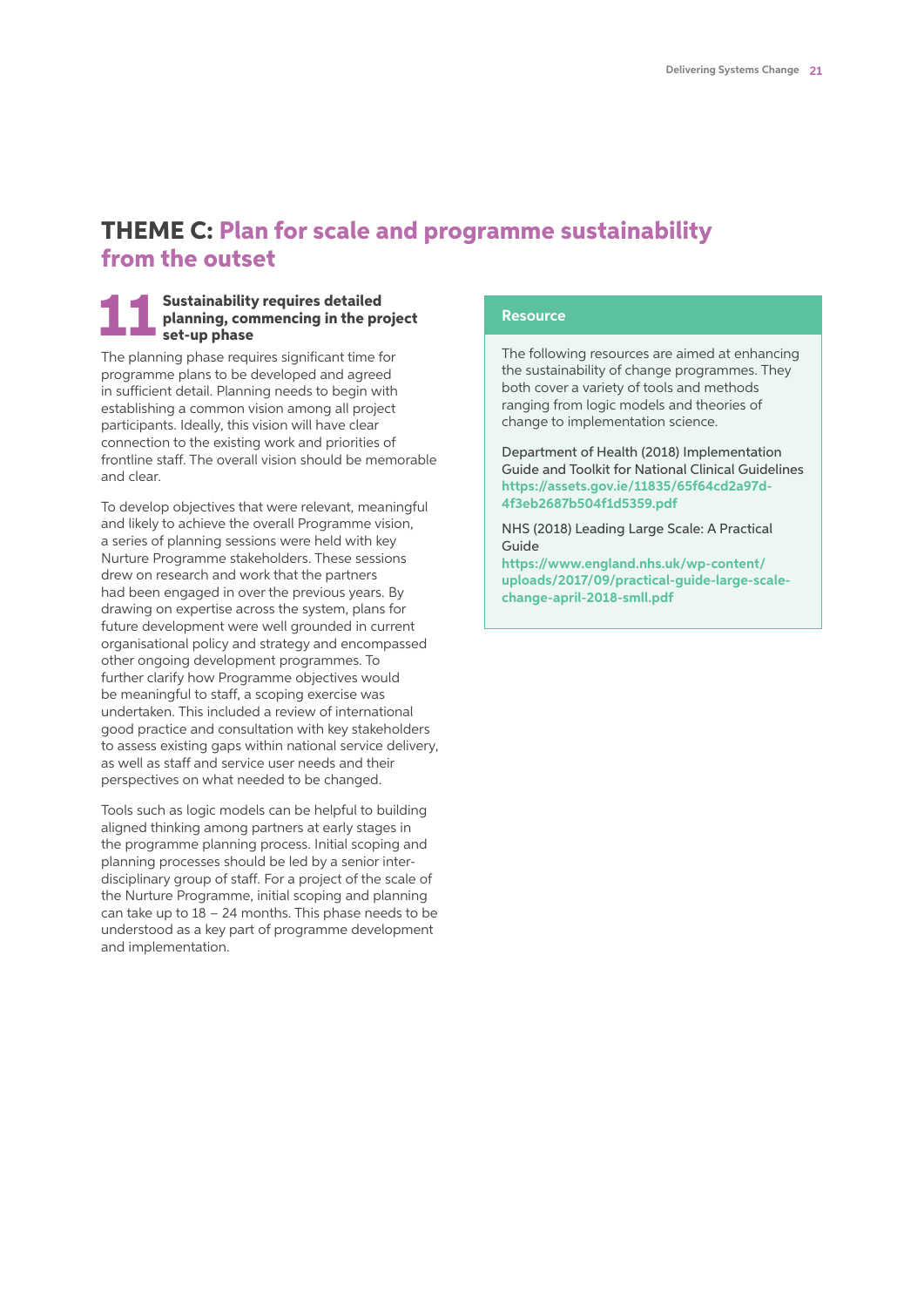# **12** Plan from the outset how<br>to bring the initiative to scale

An important lesson from the Nurture Programme is that there are significant gains to be made if there is a clear intention at the programme outset to have nationally standardised good practice. This goal requires planning for scale from the outset of the programme. In the Nurture Programme there was a decision to avoid the use of a local pilot-based methodology, where local areas can trial different interventions in favour of a period of development involving representatives from different regions and then a phased roll-out.

The approach taken was also influenced by the timeframe for the availability of the grant and the groundwork that had been carried out through the National Healthy Childhood Programme. Commentary from stakeholders engaged in the evaluation highlighted that this model (focusing on national change through phased roll-out), avoided inadvertently creating competing models and regional alliances to different approaches.

The perspective was that, in previous change programmes, the replication or scaling of pilots, even if successful, at times had been hindered by regional or discipline-specific programmes being perceived as being 'owned' by certain geographical regions or disciplines. In the Nurture Programme, once a vision for an ambitious national change programme was agreed, the following factors were critical to creating an environment where this change could be brought about:

- l A strong documented evidence base for all change
- **C** Substantial time at the programme planning phases to build support across geographical and professional areas
- **•** The development of highly skilled Implementation Teams, with representation from disciplines and geographical areas
- l A leadership team with a clear national mandate for a standardised national approach and the skills and tenacity to overcome the multiplicity of small and large structural barriers that ambitious change will always encounter.

Aiming for mainstream national change takes more time than pilot based models at the planning and programme set-up phases. However, as the Nurture Programme shows, this approach is more likely to result in effective, efficient and sustainable change.

#### **This finding in other research**

Scaling up is about striking the right balance between staged roll-out or trials and national roll-out. This means reconciliating short and long term visions (15), avoiding the creation of 'Islands of Excellence' but not progressing to whole system implementation when there is no steady ground for it (3).

Learning to provide the right level of structure to people so they can actively own the process without feeling there is a big amount of work on their shoulders, is also key to this process (16).

#### **Useful resources**

Nesta (2014) Making it Big: Strategies for Scaling Innovation

**[https://media.nesta.org.uk/documents/making\\_](https://media.nesta.org.uk/documents/making_it_big-web.pdf) [it\\_big-web.pdf](https://media.nesta.org.uk/documents/making_it_big-web.pdf)** 

NSW Government (2016) Increasing the scale of population health interventions: A Guide **[https://www.health.nsw.gov.au/research/](https://www.health.nsw.gov.au/research/Publications/scalability-guide.pdf) [Publications/scalability-guide.pdf](https://www.health.nsw.gov.au/research/Publications/scalability-guide.pdf)**

Sutton, R (2014) Eight Essentials for Scaling up without Screwing Up. **[https://hbr.org/2014/02/eight-essentials](https://hbr.org/2014/02/eight-essentials-for-scaling-up-without-screwing-up)[for-scaling-up-without-screwing-up](https://hbr.org/2014/02/eight-essentials-for-scaling-up-without-screwing-up)**

Rao, H & Sutton, R (2014) Bad to great the path to scaling up excellence: **[https://www.mckinsey.com/business-functions/](https://www.mckinsey.com/business-functions/organization/our-insights/bad-to-great-the-path-to-scaling-up-excellence) [organization/our-insights/bad-to-great-the](https://www.mckinsey.com/business-functions/organization/our-insights/bad-to-great-the-path-to-scaling-up-excellence)[path-to-scaling-up-excellence](https://www.mckinsey.com/business-functions/organization/our-insights/bad-to-great-the-path-to-scaling-up-excellence)**

Getting Excellence to spread – Interview with Bob Sutton:

**[https://hbr.org/ideacast/2014/01/getting](https://hbr.org/ideacast/2014/01/getting-excellence-to-spread.html)[excellence-to-spread.html](https://hbr.org/ideacast/2014/01/getting-excellence-to-spread.html)**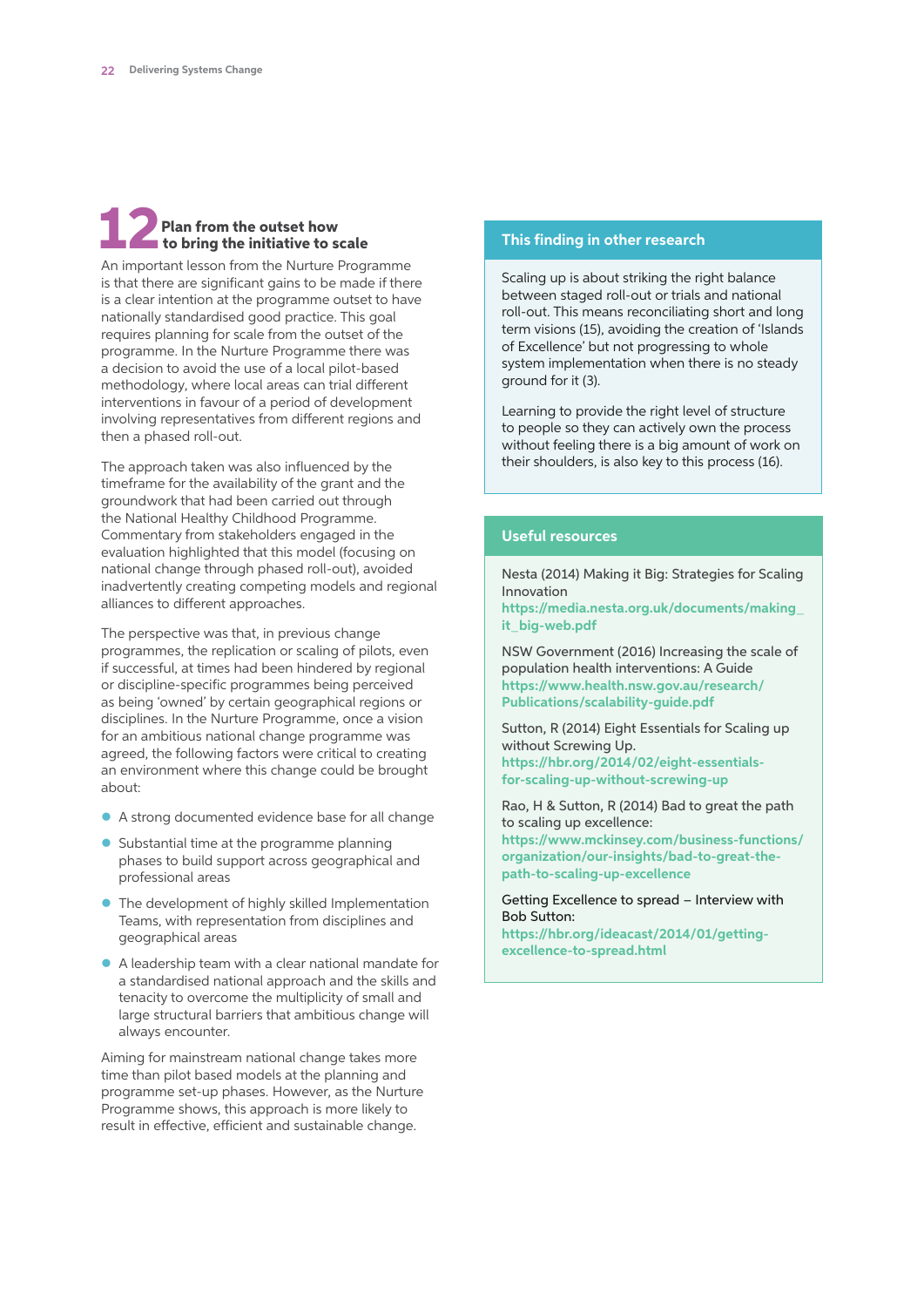# <span id="page-24-0"></span>THEME D: Partnerships and specialist expertise strengthen the impact of change programmes

#### Philanthropy can leverage resources as well as strengthen project management

Philanthropic engagement can deliver much more than funding. In the Nurture Programme, Philanthropic partners played a key role in programme management and supporting accountability within the process. The role of philanthropy was collectively described by the Programme partners as being that of an 'honest broker'. This term describes the role of holding all Programme partners to account and of challenging the process – something considered important to the quality of planning and progression through the Programme. Having KHF as an external agency with the role of managing the funding drawdown meant that pressure could be exerted when barriers within the HSE system could have slowed down progress. This external pressure was an important factor in addressing systems challenges at important points in the process.

Key to the Programme's sustainability and viability was Atlantic's requirement that the HSE committed to a 5:1 matched / leveraged funding. This commitment was vital to ensuring HSE approval of long term funding for new staff posts<sup>2</sup>, which was a significant success during an economic period where few new roles were created within the HSE. Without the engagement of KHF as the external philanthropic organisation, members of the Steering and Oversight Groups felt that these positions would not have been in place to the full extent or achieved within the same timeframe. The lesson for philanthropy is that, when making significant investments, ongoing engagement as a strategic partner can have leverage to create benefits for the overall programme outcome. For grantees, the lesson is to view philanthropy as a strategic partner and seek to engage with their non-financial resources as well as their financial supports in order to achieve common goals.

#### Specific programme roles, such as communications and data management, require staff with specialist expertise

A critical success factor in the Nurture Programme was the employment of highly skilled and experienced staff in key technical and management roles. A challenge in relation to the recruitment of specialist staff is that in some state agencies, roles such as data analyst, communications specialist and project manager are often considered roles which can be undertaken by staff with generic management skills rather than requiring specific training and/or experience. Most mid and senior level managers will have some experience of communications and data management.

A key lesson from the Nurture Programme is the importance of assessing whether the existing level and mix of skills is sufficient or whether, to achieve the programme objectives, the recruitment of additional specialist staff is required. Seeking an external expert perspective on skill requirements and any potential expertise gaps is recommended. Key to the Nurture Programme's success was the role of staff with specialist skills and experience in the areas of data and research, communications and project management.

Once expert staff are recruited, systems need to be developed to ensure that their expertise is well integrated and can influence change in the wider system. An example of this working effectively in the Nurture Programme was the recruitment of a Communications Manager for Child Health and this provided integration of the role to develop guidance and lead content development alongside subject experts, who were frequently in senior roles in the organisation, as well as working closely with the existing communications team. The success of the website and books for parents in attaining ambitious accessibility goals was due in large part to the engagement of the right mix of specialists and the support given to these staff to adapt and create new systems and ways of doing things.

<sup>2</sup> In November 2017 the HSE approved the creation of nine permanent Child Health Programme Development Officer posts, one in each Community Health Organisation area. Initially, these posts are being seed-funded under the Nurture Programme.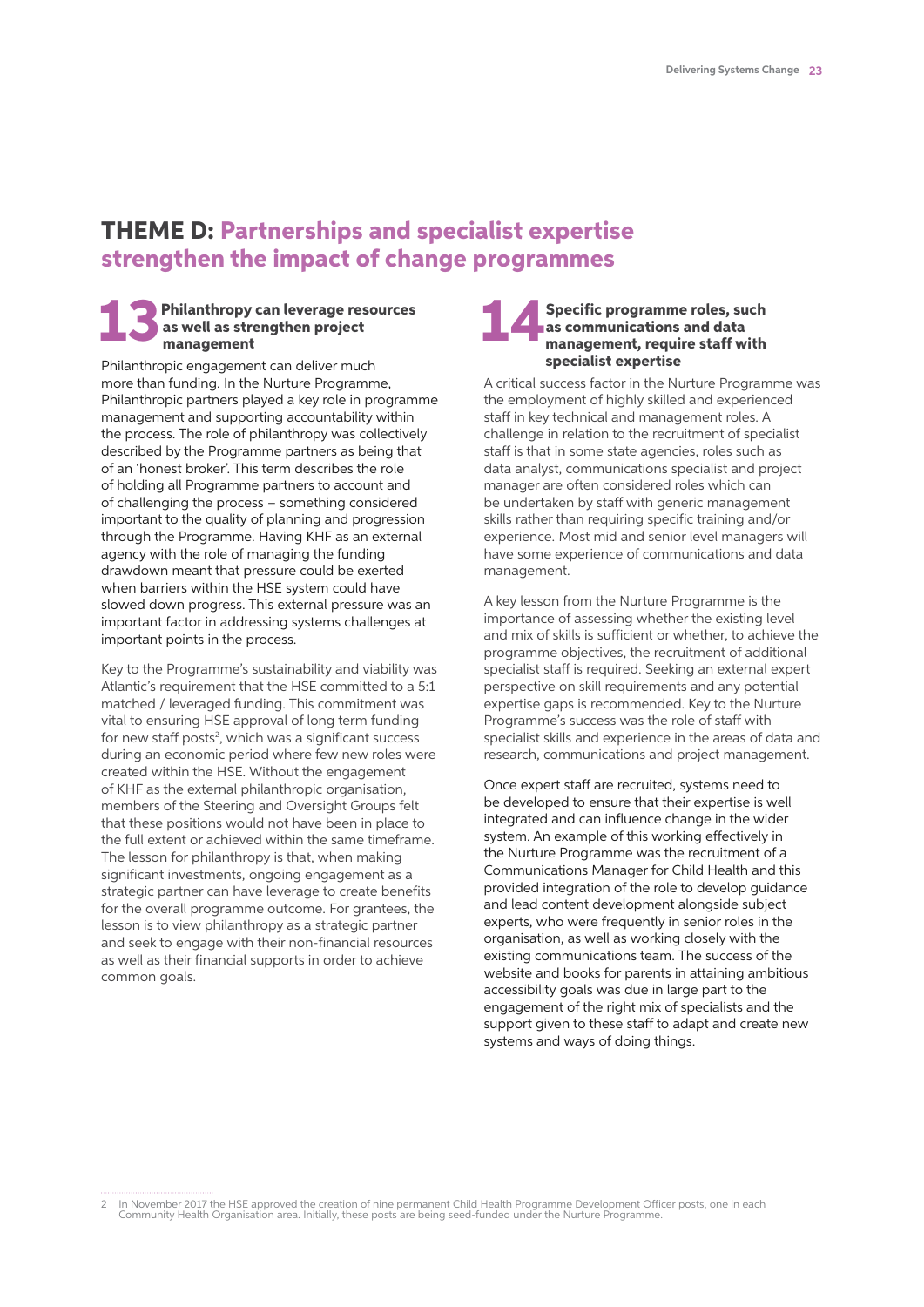#### <span id="page-25-0"></span>I Implementation science supports the achievement of programme outcomes and sustainability

The implementation science approach that informed project management was considered by stakeholders to require additional time for programme set up, when compared with work as usual. The majority of the staff engaged in leadership roles considered implementation science to be fundamental to the success of the process:

'it's not that it's brand new, we knew a lot of the good practice, but it allows leaders the rationale and authority to push back against pressure to speed-up, we were able to focus on doing things properly and well'.

Implementation science was overwhelmingly considered to be a beneficial framework. It was appreciated for being stage-based, focusing attention on change enablers, drivers and barriers within the HSE, and necessitating discussions of culture as well as more concrete issues such as structure and staffing and what was required to ensure the system was sufficiently ready for change.

Initial planning stages took longer than they would have without the approach. However, the time taken was widely perceived to be worthwhile as it improved programme sustainability by ensuring specific challenges were unearthed and addressed. Having a specific methodology supported team members to try new ways of working and provided a counterbalance to the impulse that exists within all systems 'to do it as it has always been done'.

For these benefits to be realised, time was required for staff to become competent in using the chosen approach and tools. A key factor that facilitated this engagement was the series of masterclasses and workshops delivered by an international expert, organised by the contracted implementation support agency. The masterclasses brought the theory of implementation science and its application to the Nurture Programme alive for the Implementation Team members. Key implementation science resources and tools, are linked in the box below.

#### **This finding in other research**

The gap between developing evidence based practices (EBPs) and translating these into the everyday work of organisations – known as the 'science to service gap' is widely recognised in literature (8)(4)(9)(7).

Implementation processes of EBPs, if happening at all, can take anything from 3 to 17 years (4). This is bound up with the fact resources are often allocated to the process of researching and developing the EBPs with far less invested in understanding how to get organisations to fully embrace them (9).

This dilemma has spurred the development of the field of implementation science – the scientific study of how EBPs can be successfully and sustainably put into practice in real work settings, leading to improved services (4)(8). Implementation science focuses on understanding gaps at the system and service provision levels and identifying barriers and enablers to support change (4).

It does this through a systematic approach that uses a specific set of methodologies, steps and theoretical frameworks, tailored to each stage of the change process – from the pre intervention planning steps to the creation of implementation strategies and the measurement of change (4)(9).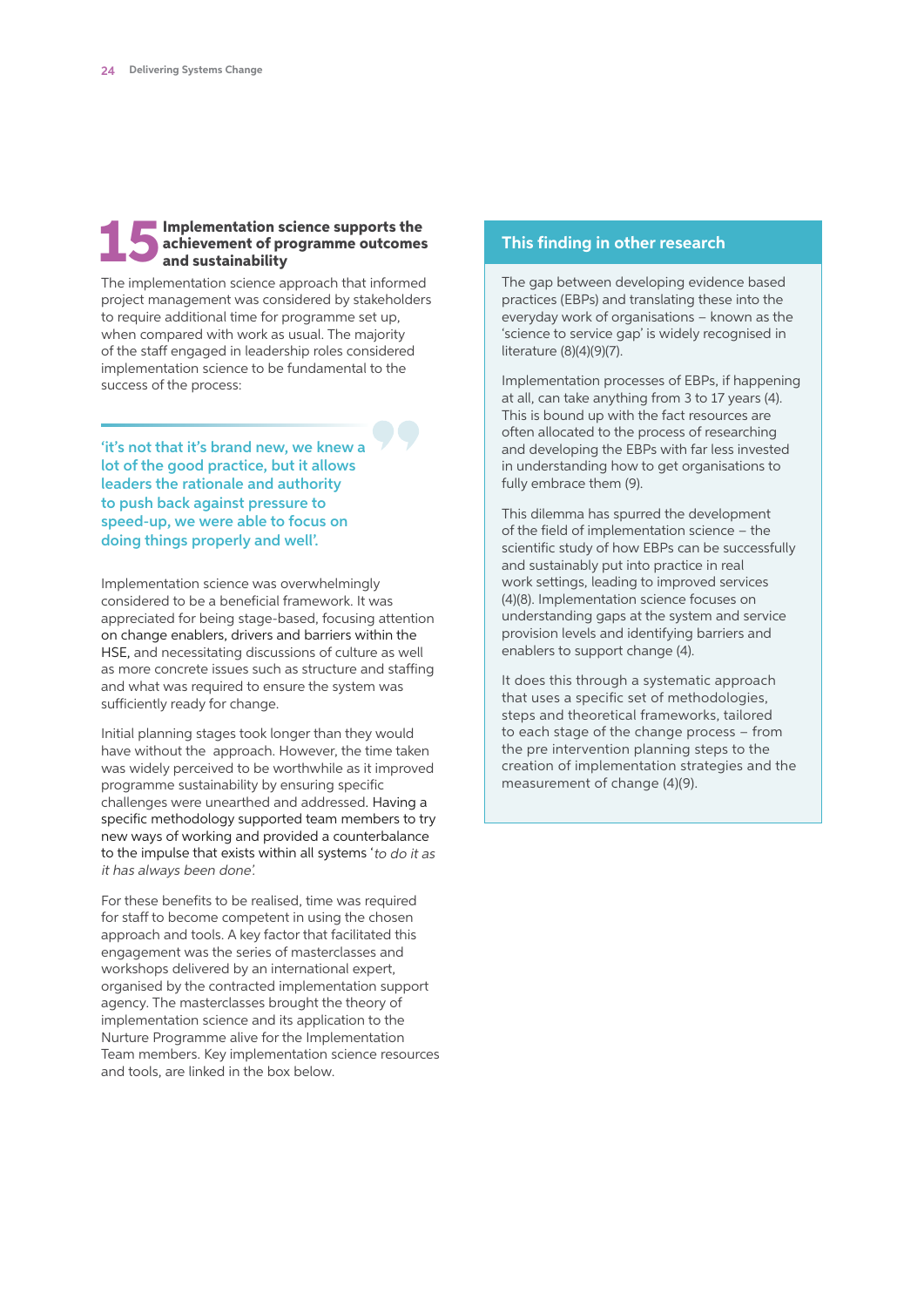#### **Useful resources**

CES online guide to implementation **[https://www.effectiveservices.org/](https://www.effectiveservices.org/implementation) [implementation](https://www.effectiveservices.org/implementation)** 

An introduction to implementation science for the non-specialist: **[https://www.ncbi.nlm.nih.gov/](https://www.ncbi.nlm.nih.gov/pubmed/26376626) [pubmed/26376626](https://www.ncbi.nlm.nih.gov/pubmed/26376626)**

Overview of implementation science – definition, rationales and effective implementation components:

**<https://ojp.gov/docs/encyclopediascience.pdf>**

A compilation of best practices in relation to active frameworks for implementation drivers: **[https://www.researchgate.net/](https://www.researchgate.net/publication/307967873_Implementation_Drivers_Assessing_Best_Practices) [publication/307967873\\_Implementation](https://www.researchgate.net/publication/307967873_Implementation_Drivers_Assessing_Best_Practices) \_ [Drivers\\_Assessing\\_Best\\_Practices](https://www.researchgate.net/publication/307967873_Implementation_Drivers_Assessing_Best_Practices)**

National Implementation Research Network (NIRN) series of modules on the different components of implementation science based processes, including implementation stages, drivers and teams: **<https://nirn.fpg.unc.edu/modules-and-lessons>**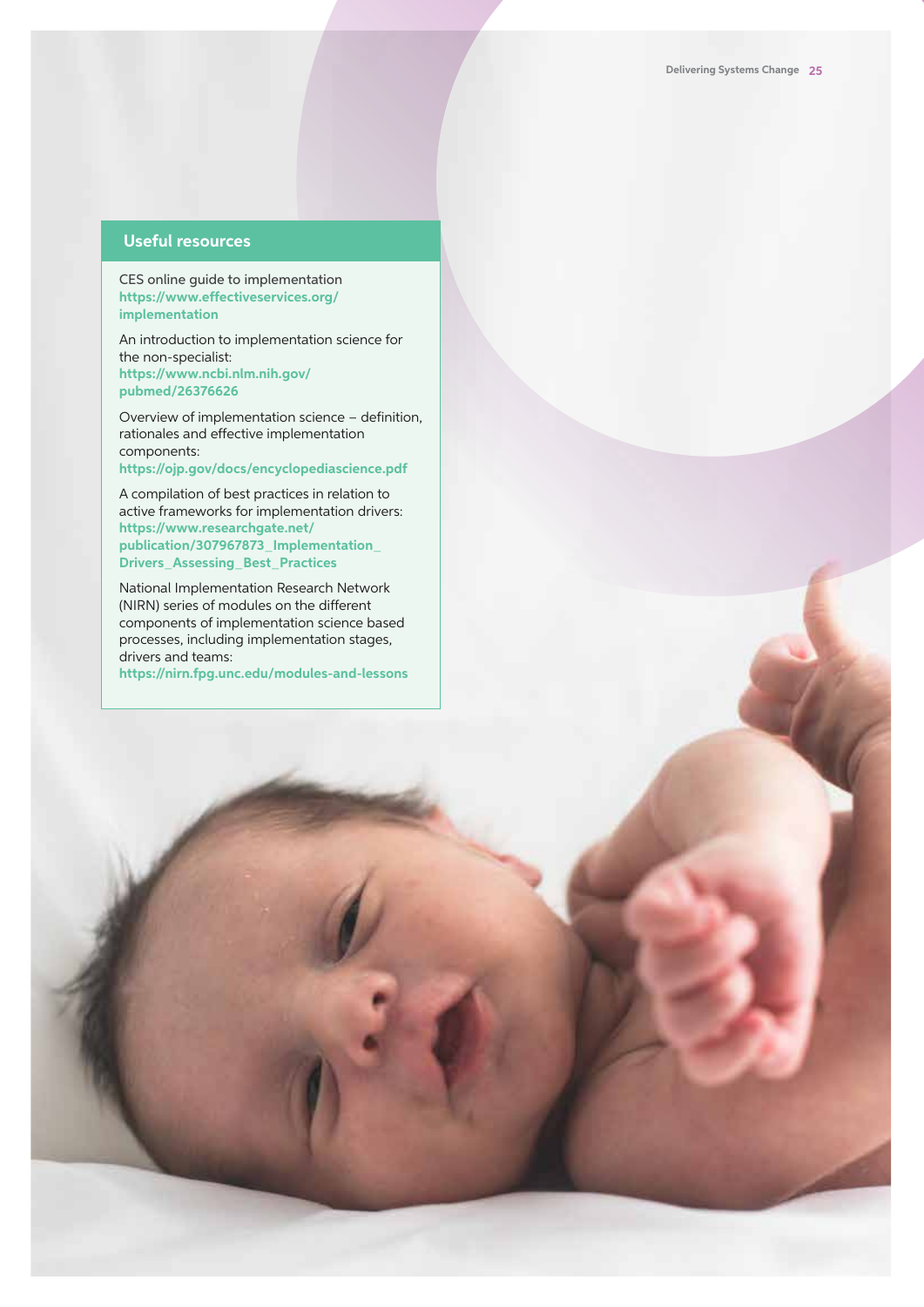# <span id="page-27-0"></span>National policy change is best achieved through strategic partnerships and alliances

A significant lesson from the Nurture Programme is that engagement aimed at influencing national policy is most effective when it is a coordinated effort among different groups, such as philanthropy, professional bodies, community and voluntary organisations, sector alliances and networks and statutory agency staff. Like all state agencies, the HSE has specific national protocols for providing submissions on national policy. These protocols mean that, due to the sheer size of the HSE, individual staff may be limited in their ability to proactively advocate for policy change or resourcing in their areas of work.

The Nurture Programme addressed this challenge by developing common advocacy goals across all partners and their allies, such as the prioritisation of preventative child health. The proactive coordination of interagency advocacy was viewed by stakeholders as being a significant contributor to the advancement of the Nurture Programme's key strategic policy goals. The key lesson is that national change projects can benefit from extensive partnerships outside of the key statutory agency. To support the sustainability of change programmes, senior statutory agency staff need to engage in interagency processes to develop common evidence-based advocacy platforms.

#### **This finding in other research**

Strategic alliances between government and philanthropy can take significant time but can be highly impactful, both in committing funding to, and in transforming service delivery (23).

The Atlantic Philanthropies €99m investment has leveraged €260m in public funding in Ireland (24). Importantly, its joint efforts with civil society and government have significantly influenced national policy direction and national service development (23). Among the benefits of The Atlantic Philanthropy approach, as set out by Boyle (24)(25), are:

- **•** Encouraging risk-taking and innovation to a greater extent than when governmental agencies work on their own (25, pg.9)
- **In Having increased focus on outcomes and** gathering high quality evidence on what works and what does not work (24, pg.3-4)
- Ensure political buy-in to systemic change (25, pg.8)
- Facilitating greater participation of communities and service users (25, pg.9)
- **Intermediating relationships between** government and NGOs (24, pg.3)
- Contributing to a more sustained approach in tackling social issues (25, pg.9)

#### **Useful Resources**

Better Together? Philanthropy and Government Lessons from The Atlantic Philanthropies and Irish Government Partnership-based Co-investments (2018)

**[https://www.ipa.ie/\\_fileUpload/Documents/](https://www.ipa.ie/_fileUpload/Documents/Better_Together_Report.pdf) [Better\\_Together\\_Report.pdf](https://www.ipa.ie/_fileUpload/Documents/Better_Together_Report.pdf)**

Philanthropy working with the Government: A Case Study of the Atlantic Philanthropies' Partnership with the Irish Government (2016) **http://www.atlanticphilanthropies.org/ wp-content/uploads/2016/09/Report-Philanthropy-Working-with-Government.pdf** 

Learning lessons from the Atlantic Philanthropies and the Irish Government working together (2017)

**[https://www.ipa.ie/\\_fileUpload/Documents/](https://www.ipa.ie/_fileUpload/Documents/Learning_Lessons_Roundtable_Report_2017.pdf) [Learning\\_Lessons\\_Roundtable\\_Report\\_2017.](https://www.ipa.ie/_fileUpload/Documents/Learning_Lessons_Roundtable_Report_2017.pdf) [pdf](https://www.ipa.ie/_fileUpload/Documents/Learning_Lessons_Roundtable_Report_2017.pdf)**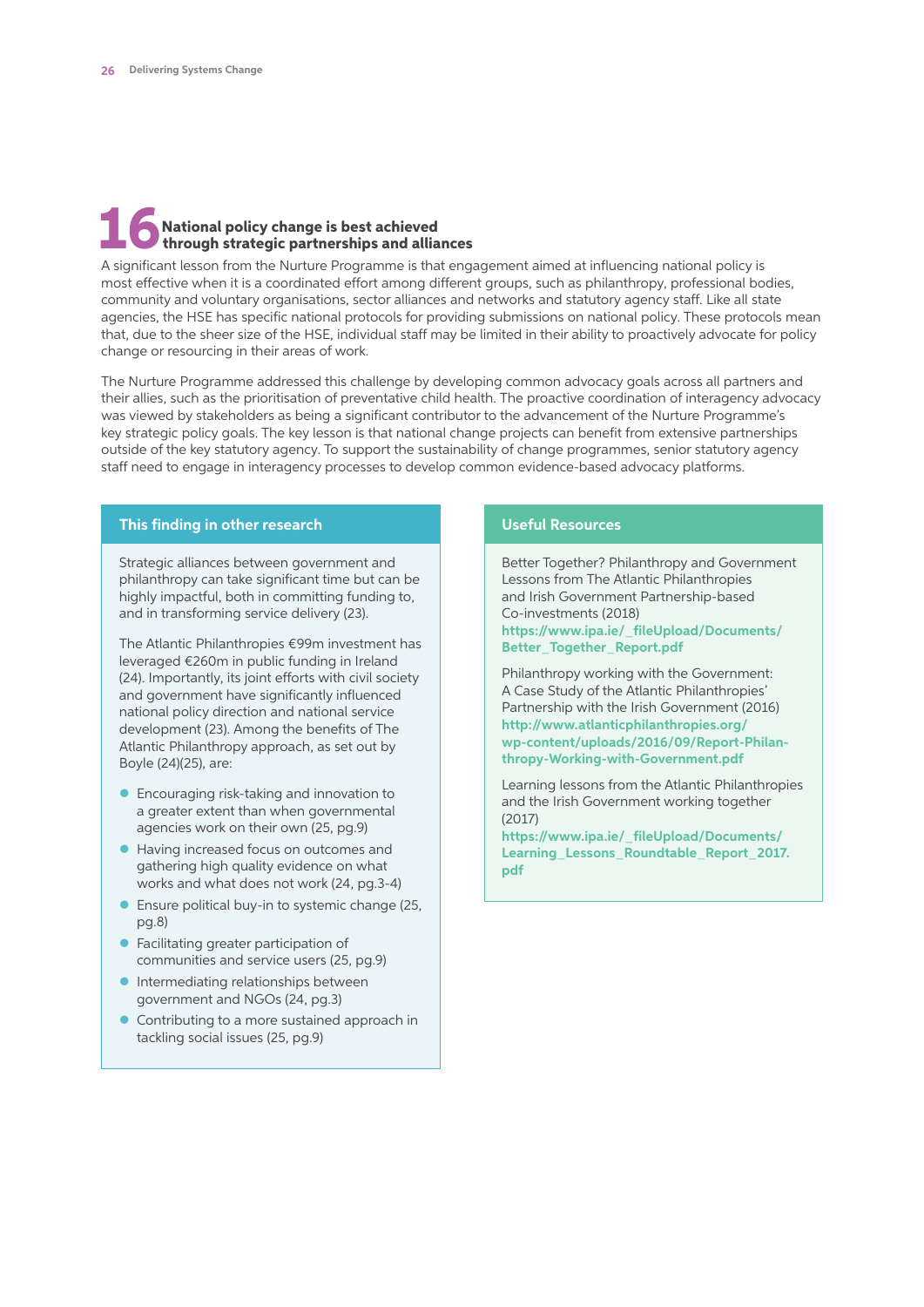#### **Summary**

Creating sustainable change in health care environments where resources are limited, staff are frequently stretched in their clinical roles and systems can be fragmented and ever evolving, is a challenging task. This report outlines small and significant lessons that have been key to the successes of the Nurture Programme to date. Unsurprisingly these learning points reflect much of the literature on systems change, implementation and change management in complex environments.

This report provides some excerpts and resources from this wealth of literature to extend and contextualise the points made, as well as providing further reading and resources for interested change leaders. It is hoped that grounding these lessons within the Irish context, and the detail provided within the learning points will be of assistance to leaders in healthcare and other public services who are aiming to undertake significant change programmes and to apply implementation science and other change theories to their work.

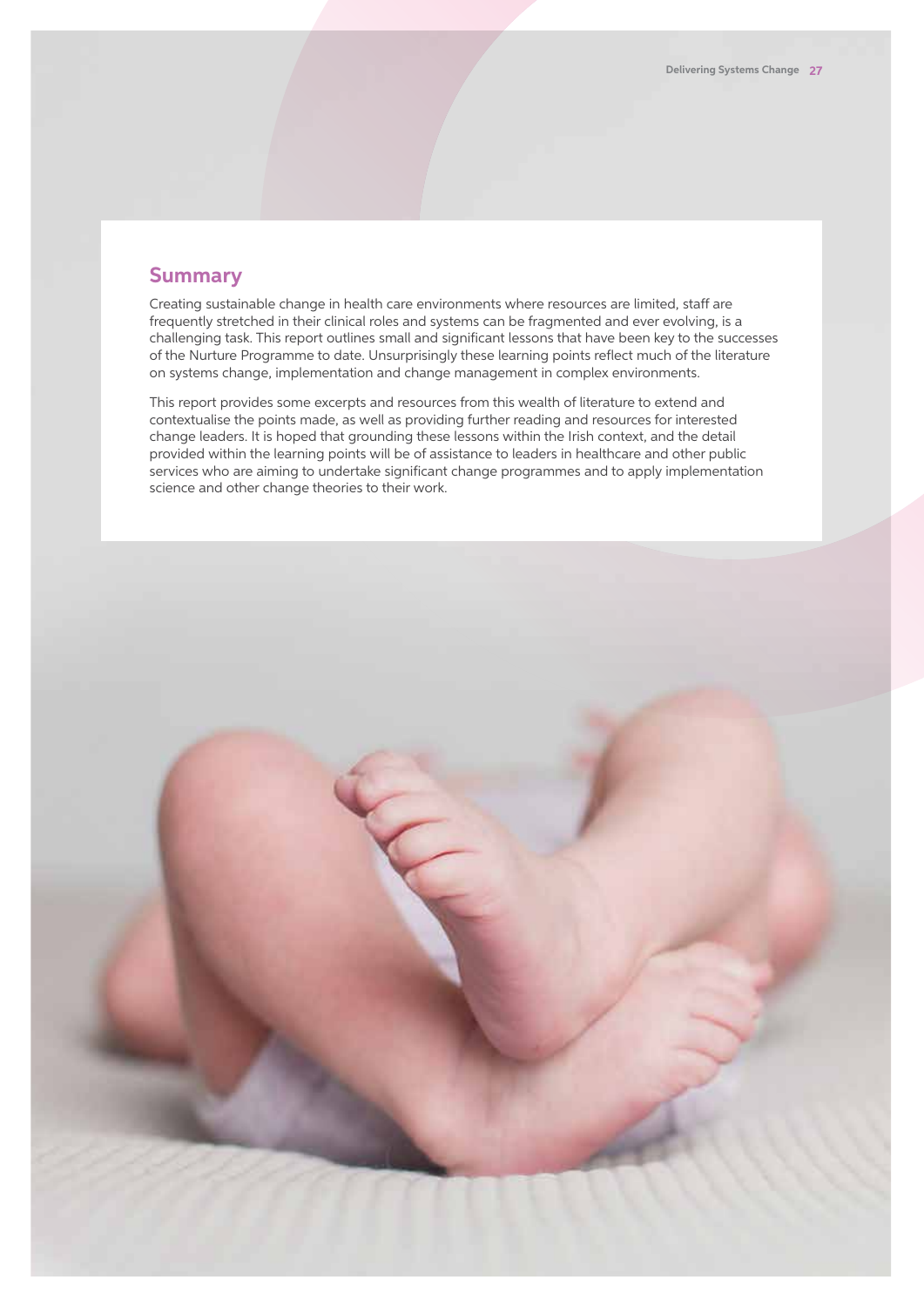# **References**

- **1** Katharine Howard Foundation. Proposal to Atlantic Philanthropies for Restructuring of Nurture Programme Budget. 2017. Unpublished report.
- **2** Barry, S., Dalton, R. and Eustace-Cook, J. (2018) Understanding Change in Complex Health Systems - A review of the literature on change management in health and social care 2007-2017. Available from: **[www.hse.ie/changeguide and](http://www.hse.ie/changeguide and https://www.tcd.ie/medicine/health_policy_management/research/)  [https://www.tcd.ie/medicine/health\\_policy\\_](http://www.hse.ie/changeguide and https://www.tcd.ie/medicine/health_policy_management/research/) [management/research/](http://www.hse.ie/changeguide and https://www.tcd.ie/medicine/health_policy_management/research/)**
- **3** Fixsen D, Blase K, Metz A, Van Dyke M. Statewide Implementation of Evidence-Based Programs. Exceptional Children. 2013 Jan;79(3):213–30.
- **4** Bauer MS, Damschroder L, Hagedorn H, Smith J, Kilbourne AM. An introduction to implementation science for the non-specialist. BMC Psychol [Internet]. 2015 Sep 16;3(1). Available from: **[https://www.ncbi.nlm.nih.gov/pmc/articles/](https://www.ncbi.nlm.nih.gov/pmc/articles/PMC4573926/) [PMC4573926/](https://www.ncbi.nlm.nih.gov/pmc/articles/PMC4573926/)**
- **5** Lyon AR. BRIEF implementation science and Practice in the Education Sector. Available from: **[https://education.uw.edu/sites/default/files/](https://education.uw.edu/sites/default/files/Implementation%20Science%20Issue%20Brief%20072617.pdf) [Implementation%20Science%20Issue%20](https://education.uw.edu/sites/default/files/Implementation%20Science%20Issue%20Brief%20072617.pdf) [Brief%20072617.pdf](https://education.uw.edu/sites/default/files/Implementation%20Science%20Issue%20Brief%20072617.pdf)**
- **6** National Implementation Research Network NIRN - Frank Porter Graham Child Development Institute. Module 3 Implementation teams [Internet]. [cited 2019 Oct 7]. Available from: **<https://nirn.fpg.unc.edu/module-3/topic-2>**
- **7** Fixsen D, Blase K, Metz A, Van Dyke M. implementation science. In: Wright JD, editor. International Encyclopedia of the Social & Behavioral Sciences (Second Edition) [Internet]. Oxford: Elsevier; 2015 [cited 2018 Nov 25]. p. 695–702. Available from: **[http://](http://www.sciencedirect.com/science/article/pii/B9780080970868105483) [www.sciencedirect.com/science/article/pii/](http://www.sciencedirect.com/science/article/pii/B9780080970868105483) [B9780080970868105483](http://www.sciencedirect.com/science/article/pii/B9780080970868105483)**
- **8** NIRN. Module 1: An Overview of Active Implementation Frameworks [Internet]. AI Hub. 2017. Available from: **[http://implementation.fpg.](http://implementation.fpg.unc.edu/module-1) [unc.edu/module-1](http://implementation.fpg.unc.edu/module-1)**
- **9** Handley MA, Gorukanti A, Cattamanchi A. Strategies for implementing implementation science: a methodological overview. Emerg Med J. 2016 Sep 1;33(9):660–4.
- **10** Greenhalgh T, Robert G, Macfarlane F, Bate P, Kyriakidou O. Diffusion of innovations in service organizations: systematic review and recommendations. Milbank Q. 2004;82(4):581–629.
- **11** Carlos Toribio Toribio, Raúl García Hernández. Coping with Resistance to Change in Organizations [Internet]. [Sweden]: Linnaeus University School of Business and Economics; 2011. Available from: **[http://www.diva-portal.se/](http://www.diva-portal.se/smash/get/diva2:425506/FULLTEXT01.pdf) [smash/get/diva2:425506/FULLTEXT01.pdf](http://www.diva-portal.se/smash/get/diva2:425506/FULLTEXT01.pdf)**
- **12** Morgan D, Zeffane R. Employee involvement, organizational change and trust in management. The International Journal of Human Resource Management. 2003 Feb;14(1):55–75.
- **13** Kurt Lewin's change model: A critical review of the role of leadership and employee involvement in organizational change | Elsevier Enhanced Reader [Internet]. [cited 2019 Oct 30]. Available from: **[https://reader.elsevier.](https://reader.elsevier.com/reader/sd/pii/S2444569X16300087?token=1F2903432804EF9825B7F7E6F7C2415F53C8A2435621FAB096ABE550CE9A9570D00D0011174DCB283DC34139841F6F78) [com/reader/sd/pii/S2444569X16300087?to](https://reader.elsevier.com/reader/sd/pii/S2444569X16300087?token=1F2903432804EF9825B7F7E6F7C2415F53C8A2435621FAB096ABE550CE9A9570D00D0011174DCB283DC34139841F6F78)[ken=1F2903432804EF9825B7F7E6F7C2415F-](https://reader.elsevier.com/reader/sd/pii/S2444569X16300087?token=1F2903432804EF9825B7F7E6F7C2415F53C8A2435621FAB096ABE550CE9A9570D00D0011174DCB283DC34139841F6F78)[53C8A2435621FAB096ABE550CE9A9570D-](https://reader.elsevier.com/reader/sd/pii/S2444569X16300087?token=1F2903432804EF9825B7F7E6F7C2415F53C8A2435621FAB096ABE550CE9A9570D00D0011174DCB283DC34139841F6F78)[00D0011174DCB283DC34139841F6F78](https://reader.elsevier.com/reader/sd/pii/S2444569X16300087?token=1F2903432804EF9825B7F7E6F7C2415F53C8A2435621FAB096ABE550CE9A9570D00D0011174DCB283DC34139841F6F78)**
- **14** Consultation Good Practice Guidelines Full Version | Glasgow City Health and Social Care Partnership [Internet]. [cited 2019 Oct 30]. Available from: **[https://glasgowcity.hscp.scot/](https://glasgowcity.hscp.scot/publication/consultation-good-practice-guidelines-full-version) [publication/consultation-good-practice-guide](https://glasgowcity.hscp.scot/publication/consultation-good-practice-guidelines-full-version)[lines-full-version](https://glasgowcity.hscp.scot/publication/consultation-good-practice-guidelines-full-version)**
- **15** Spreading Operational Excellence: An Interview With Stanford Professor Robert Sutton [Internet]. National Center for the Middle Market. [cited 2019 Oct 30]. Available from: **[https://www.](https://www.middlemarketcenter.org/expert-perspectives/spreading-operational-excellence-an-interview-with-stanford-professor-robert-sutton) [middlemarketcenter.org/expert-perspectives/](https://www.middlemarketcenter.org/expert-perspectives/spreading-operational-excellence-an-interview-with-stanford-professor-robert-sutton) [spreading-operational-excellence-an-inter](https://www.middlemarketcenter.org/expert-perspectives/spreading-operational-excellence-an-interview-with-stanford-professor-robert-sutton)[view-with-stanford-professor-robert-sutton](https://www.middlemarketcenter.org/expert-perspectives/spreading-operational-excellence-an-interview-with-stanford-professor-robert-sutton)**
- **16** Getting Excellence to Spread. Harvard Business Review [Internet]. 2014 Jan 30 [cited 2019 Oct 30]; Available from: **[https://hbr.org/](https://hbr.org/ideacast/2014/01/getting-excellence-to-spread) [ideacast/2014/01/getting-excellence-to-spread](https://hbr.org/ideacast/2014/01/getting-excellence-to-spread)**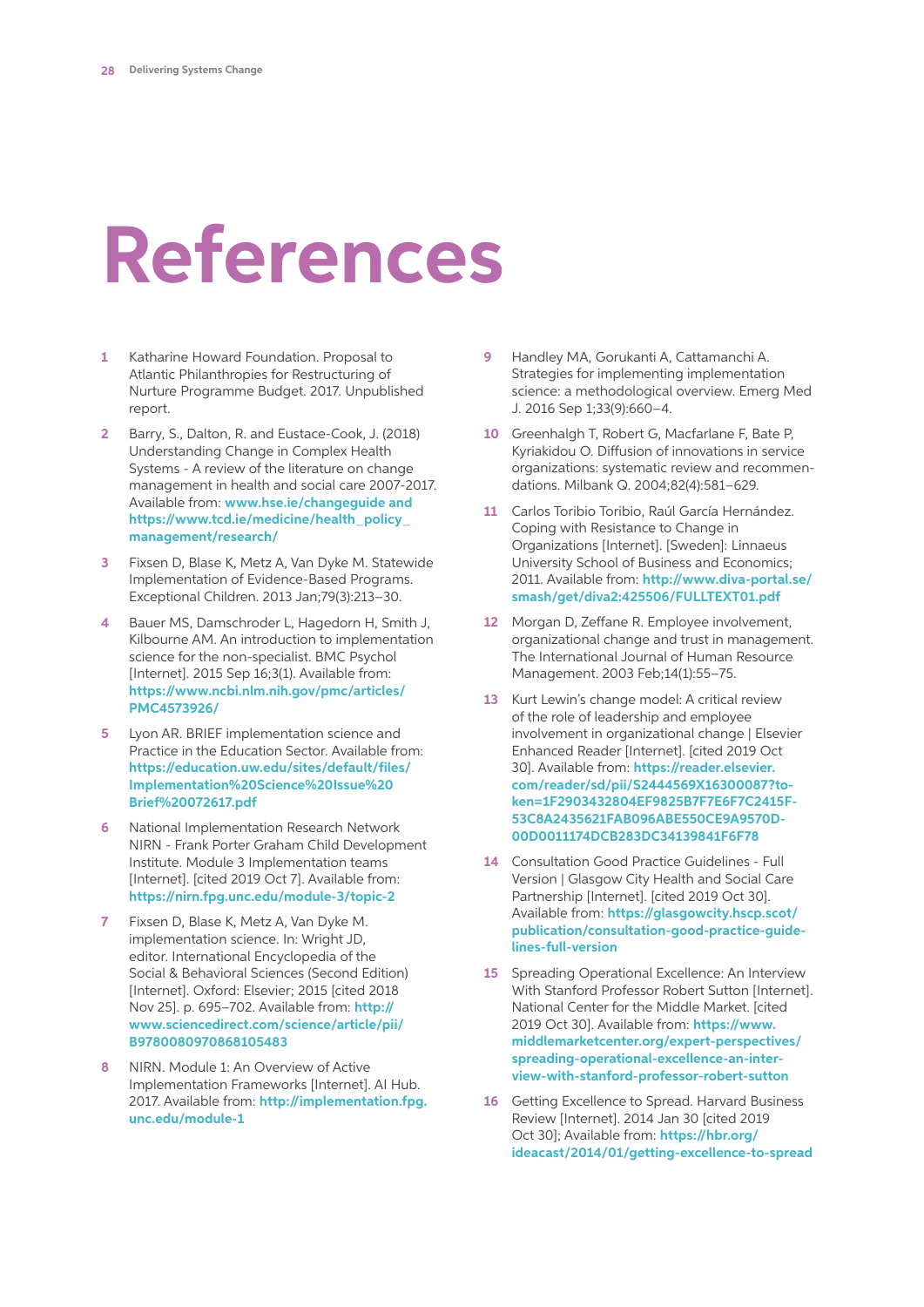- **17** Reid WM, Dold CJ. Burns, Senge, and the Study of Leadership. Open Journal of Leadership. 2018 Mar 30;7(1):720–6.
- **18** Hilton K, Anderson A. How One Health System Overcame Resistance to a Surgical Checklist. Harvard Business Review [Internet]. 2019 May 20 [cited 2019 Sep 18]; Available from: **[https://hbr.](https://hbr.org/2019/05/how-one-health-system-overcame-resistance-to-a-surgical-checklist) [org/2019/05/how-one-health-system-overcame](https://hbr.org/2019/05/how-one-health-system-overcame-resistance-to-a-surgical-checklist)[resistance-to-a-surgical-checklist](https://hbr.org/2019/05/how-one-health-system-overcame-resistance-to-a-surgical-checklist)**
- **19** Eisler R. A Conversation with Peter Senge: Transforming Organizational Cultures. Interdisciplinary Journal of Partnership Studies [Internet]. 2015 Jul 2 [cited 2019 Oct 11];2(1). Available from: **[https://pubs.lib.umn.edu/index.php/ijps/article/](https://pubs.lib.umn.edu/index.php/ijps/article/view/98) [view/98](https://pubs.lib.umn.edu/index.php/ijps/article/view/98)**
- **20** Damschroder LJ, Aron DC, Keith RE, Kirsh SR, Alexander JA, Lowery JC. Fostering implementation of health services research findings into practice: a consolidated framework for advancing implementation science. implementation science. 2009 Aug 7;4:50.
- **21** Senge PM. The Leader's New Work: Building Learning Organizations. MIT Sloan Management Review [Internet]. 1990 Fall [cited 2019 Oct 8];32(1). Available from: **[https://www.simp](https://www.simpsonexecutivecoaching.com/pdf/orglearning/leaders-new-work-building-learning-organizations-peter-senge.pdf)[sonexecutivecoaching.com/pdf/orglearning/](https://www.simpsonexecutivecoaching.com/pdf/orglearning/leaders-new-work-building-learning-organizations-peter-senge.pdf) [leaders-new-work-building-learning-organiza](https://www.simpsonexecutivecoaching.com/pdf/orglearning/leaders-new-work-building-learning-organizations-peter-senge.pdf)[tions-peter-senge.pdf](https://www.simpsonexecutivecoaching.com/pdf/orglearning/leaders-new-work-building-learning-organizations-peter-senge.pdf)**
- **22** Nembhard IM, Edmondson AC. Making it safe: the effects of leader inclusiveness and professional status on psychological safety and improvement efforts in health care teams. Journal of Organizational Behavior. 2006;27(7):941–66.
- **23** Richard Boyle, Laura Shannon. Better Together? Philanthropy and Government Lessons from The Atlantic Philanthropies and Irish Government Partnership-based Co-Investments [Internet]. The Atlantic Philanthropies and the Institute of Public Administration (IPA); 2018 Mar. Available from: **[https://www.ipa.ie/\\_fileUpload/Documents/](https://www.ipa.ie/_fileUpload/Documents/Better_Together_Report.pdf) [Better\\_Together\\_Report.pdf](https://www.ipa.ie/_fileUpload/Documents/Better_Together_Report.pdf)**
- **24** Richard Boyle. Philanthropy Working with Government: A Case Study of The Atlantic Philanthropies' Partnership with the Irish Government [Internet]. The Atlantic Philanthropies and the Institute of Public Administration (IPA); 2016 Sep. Available from: **[http://www.atlanticphi](http://www.atlanticphilanthropies.org/wp-content/uploads/2016/09/Report-Philanthropy-Working-with-Government.pdf)[lanthropies.org/wp-content/uploads/2016/09/](http://www.atlanticphilanthropies.org/wp-content/uploads/2016/09/Report-Philanthropy-Working-with-Government.pdf) [Report-Philanthropy-Working-with-Government.](http://www.atlanticphilanthropies.org/wp-content/uploads/2016/09/Report-Philanthropy-Working-with-Government.pdf) [pdf](http://www.atlanticphilanthropies.org/wp-content/uploads/2016/09/Report-Philanthropy-Working-with-Government.pdf)**
- **25** Boyle R. Learning lessons from The Atlantic Philanthropies and the Irish Government working together. Available from: **[https://www.ipa.](Available from: https://www.ipa.ie/_fileUpload/Documents/Learning_Lessons_Roundtable_Report_2017.pdf) [ie/\\_fileUpload/Documents/Learning\\_Lessons\\_](Available from: https://www.ipa.ie/_fileUpload/Documents/Learning_Lessons_Roundtable_Report_2017.pdf) [Roundtable\\_Report\\_2017.pdf](Available from: https://www.ipa.ie/_fileUpload/Documents/Learning_Lessons_Roundtable_Report_2017.pdf)**